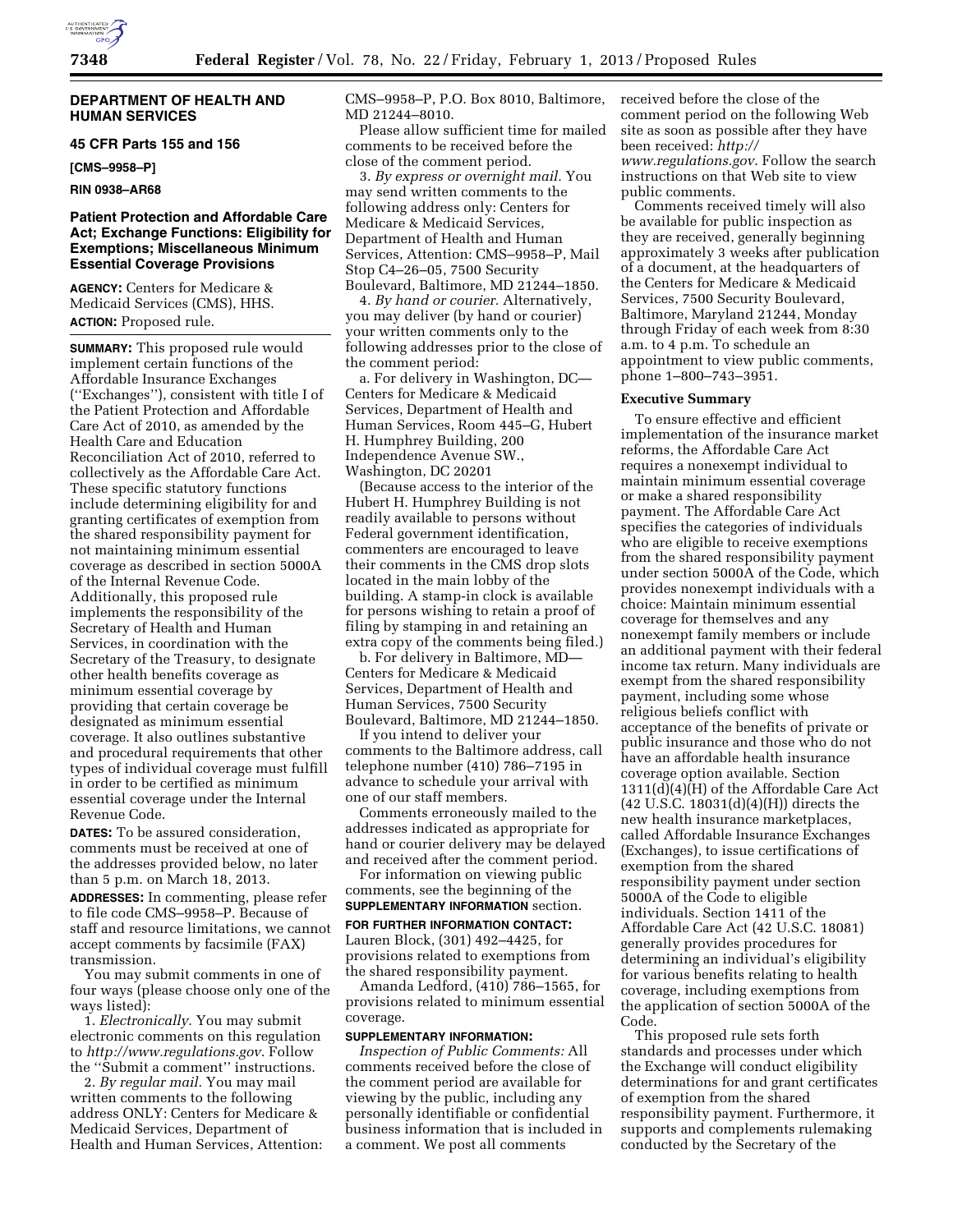Treasury with respect to section 5000A of the Internal Revenue Code (the Code), as added by section 1501(b) of the Affordable Care Act, published elsewhere in this issue of the **Federal Register**. The intent of this rule is to implement the relevant provisions while continuing to afford states substantial discretion in the design and operation of an Exchange, with greater standardizations provided where directed by the statute or where there are compelling practical, efficiency, or consumer protection reasons.

Under section 5000A(f)(1)(E), the Secretary of Health and Human Services, in coordination with the Secretary of the Treasury, may designate other health benefits coverage as minimum essential coverage. This proposed rule provides standards for determining whether certain other types of health insurance coverage constitute minimum essential coverage and procedures for sponsors to follow for a plan to be identified as minimum essential coverage under section 5000A. This rule proposes to designate certain types of existing health coverage as minimum essential coverage. Other types of coverage, not statutorily specified and not designated as minimum essential coverage in this regulation, may be recognized as minimum essential coverage if certain substantive and procedural requirements are met as proposed in this rule. These additional categories of minimum essential coverage, both those designated per se and those that may apply for recognition are neither group health insurance coverage nor individual health insurance. Consumers with types of coverage that are recognized as minimum essential coverage in accordance with this rule would be determined to have minimum essential coverage for purposes of the minimum essential coverage requirement if the coverage is certified to be substantially compliant with the requirements of Title I of the Affordable Care Act that apply to nongrandfathered plans in the individual market.

# **Table of Contents**

Executive Summary

#### I. Background

- A. Legislative Overview
- B. Stakeholder Consultation and Input
- C. Structure of the Proposed Rule D. Alignment With Related Rules and
- Published Information
- II. Provisions of the Proposed Regulation
	- A. Part 155—Exchange Establishment Standards and Other Related Standards Under the Affordable Care Act
	- 1. Subpart A—General Provisions
	- a. Definitions (§ 155.20)
- 2. Subpart C—General Functions of an Exchange
- a. Functions of an Exchange (§ 155.200)
- 3. Subpart G—Exchange Functions in the Individual Market: Eligibility Determinations for Exemptions a. Definitions and General Requirements
- (§ 155.600)
- b. Eligibility Standards for Exemptions (§ 155.605)
- c. Eligibility Process for Exemptions (§ 155.610)
- d. Verification Process Related to Eligibility for Exemptions (§ 155.615)
- e. Eligibility Redeterminations for Exemptions During a Calendar Year (§ 155.620)
- f. Options for Conducting Eligibility Determinations for Exemptions (§ 155.625)
- g. Reporting (§ 155.630)
- h. Right to Appeal (§ 155.635)
- B. Part 156—Health Insurance Issuer Standards Under the Affordable Care Act, Including Standards Related to Exchanges
- a. Definition of Minimum Essential Coverage (§ 156.600)
- b. Other Types of Coverage That Qualify as Minimum Essential Coverage (§ 156.602)
- c. Requirements for Recognition as Minimum Essential Coverage for Coverage Not Otherwise Designated Minimum Essential Coverage in the Statute or This Regulation (§ 156.604)
- d. HHS Audit Authority (§ 156.606) e. Eligibility for Minimum Essential
- Coverage III. Collection of Information Requirements
- IV. Response to Comments
- V. Summary of Regulatory Impact Statement
- VI. Regulatory Flexibility Act
- VII. Unfunded Mandates
- VIII. Federalism
- IX. Congressional Review Act
- X. Regulation Text

#### **Abbreviations**

Affordable Care Act—the Affordable Care Act of 2010 (which is the collective term for the Patient Protection and Affordable Care Act (Pub. L. 111–148) and the Health Care and Education Reconciliation Act (Pub. L. 111–152))

- BHP Basic Health Program<br>CHIP Children's Health Ins
- CHIP Children's Health Insurance Program Centers for Medicare & Medicaid
- Services
- FPL Federal Poverty Level
- HHS Department of Health and Human Services
- IRS Internal Revenue Service
- NAIC National Association of Insurance Commissioners
- QHP Qualified Health Plan
- SSA Social Security Administration
- SSN Social Security Number
- The Code Internal Revenue Code of 1986, as amended

#### **I. Background**

#### *A. Legislative Overview*

Section 1501(b) of the Affordable Care Act added section 5000A of the Internal Revenue Code (the Code) to a new

chapter 48 of subtitle D (Miscellaneous Excise Taxes) of the Code effective for months beginning after December 31, 2013. Section 5000A of the Code, which was subsequently amended by the TRICARE Affirmation Act of 2010, Public Law 111–159 (124 Stat. 1123) and Public Law 111–173 (124 Stat. 1215), requires that nonexempt individuals either maintain minimum essential coverage or make a shared responsibility payment, includes standards for the calculation of the shared responsibility payment, describes categories of individuals who may qualify for an exemption from the shared responsibility payment, and provides the definition of ''minimum essential coverage.''

Section  $1311\text{(\check{d})}(4)\text{(\check{H})}$  of the Affordable Care Act specifies that the Exchange will, subject to section 1411 of the Affordable Care Act, grant certifications of exemption from the shared responsibility payment specified in section 5000A of the Code. Section 1311(d)(4)(I)(i) of the Affordable Care Act specifies that the Exchange will transfer to the Secretary of the Treasury a list of the individuals to whom the Exchange provided such a certification. Section 1411(a)(4) of the Affordable Care Act provides that the Secretary of Health and Human Services (the Secretary) will establish a program for determining whether a certification of exemption from the shared responsibility requirement and penalty will be issued by an Exchange under section 1311(d)(4)(H) of the Affordable Care Act. We propose to interpret this provision as authorizing the Secretary to determine ''whether,'' with respect to the nine exemptions provided for under section 5000A of the Code, Exchanges would perform the role of issuing certifications of exemption under section 1311(d)(4)(H) of the Affordable Care Act, whether eligibility for the exemption would be determined solely through tax filing, or whether both processes would be available. Under this interpretation, the responsibility under section 1311(d)(4)(H) of the Affordable Care Act to issue certifications of exemption would be ''subject to'' these determinations by the Secretary under section 1411(a)(4) of the Affordable Care Act, and Exchanges would thus only be required to issue certifications of exemption with respect to exemptions not exclusively assigned to IRS.

Section 1321 of the Affordable Care Act discusses state flexibility in the operation and enforcement of Exchanges and related requirements. Section 1321(a) of the Affordable Care Act provides broad authority for the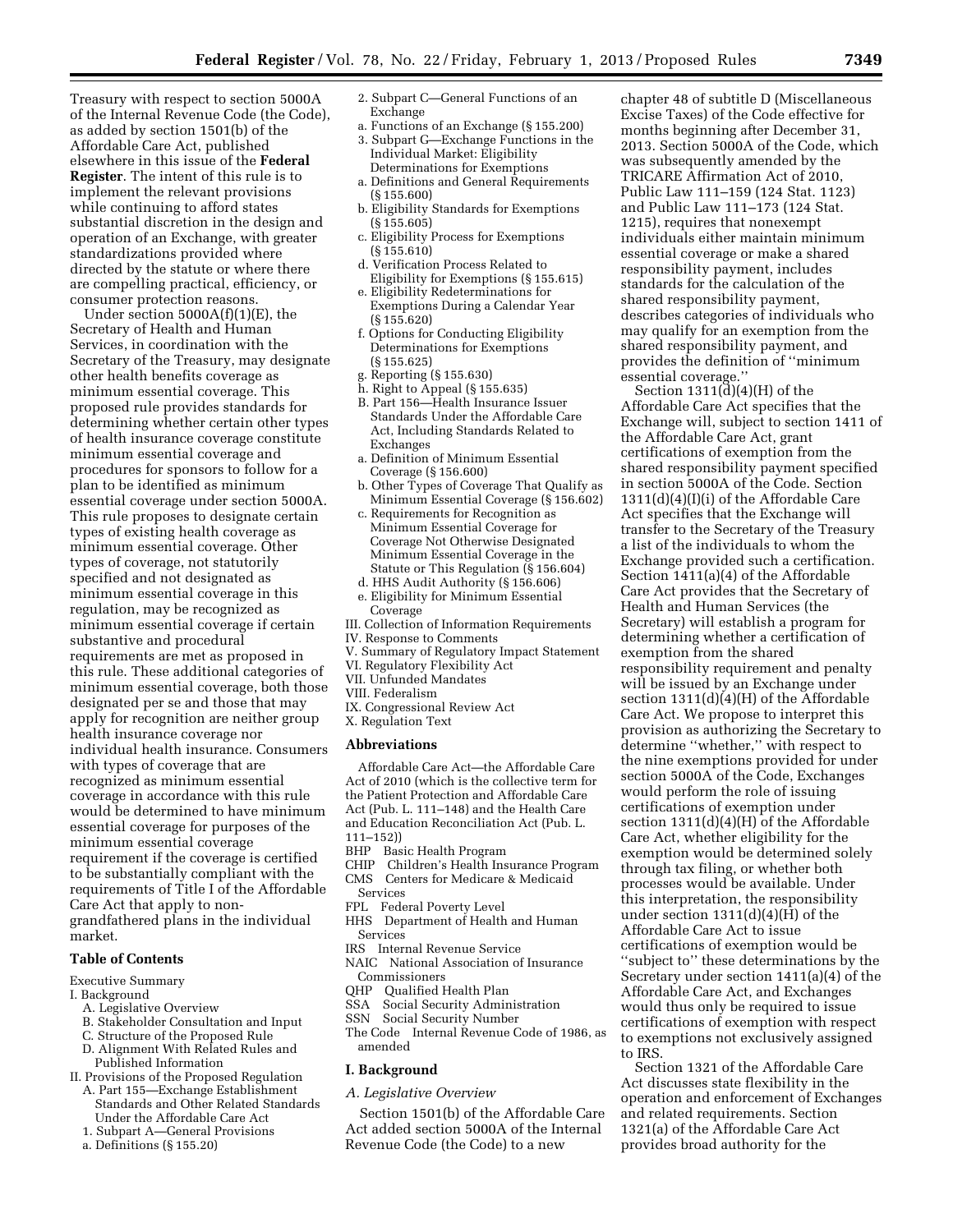Secretary to establish standards and regulations to implement the statutory requirements related to Exchanges and other components of title I of the Affordable Care Act as amended by the Health Care and Education Reconciliation Act of 2010. Section 1311(k) of the Affordable Care Act specifies that Exchanges may not establish rules that conflict with or prevent the application of regulations promulgated by the Secretary under Subtitle D of Title I of the Affordable Care Act.

In accordance with our interpretation of these sections of the Affordable Care Act, and the authority provided by, *inter alia,* section 1321(a) of the Affordable Care Act, we propose that under the program established under section 1411(a)(4) of the Affordable Care Act, the Exchange would determine eligibility for and grant certificates of exemption as described below. We also note that consistent with prior guidance, a state-based Exchange can be approved to operate by HHS if it uses a federallymanaged service to make eligibility determinations for exemptions.

On March 27, 2012 the Department of Health and Human Services (HHS) published the final rule entitled ''Patient Protection and Affordable Care Act; Establishment of Exchanges and Qualified Health Plans; Exchange Standards for Employers'' (77 FR 18309). The provisions of the final rule, herein referred to as the Exchange final rule, encompass the key functions of Exchanges related to eligibility, enrollment, and plan participation and management. In the Exchange final rule, 45 CFR 155.200(b) provided that a minimum function of an Exchange is to grant certificates of exemption consistent with sections 1311(d)(4)(H) and 1411 of the Affordable Care Act. This proposed rule cross-references several provisions in the Exchange final rule, notably the limited situations where eligibility and verification processes used in determining eligibility for enrollment in a qualified health plan (QHP) through the Exchange and for insurance affordability programs can also be used by Exchanges for the purpose of determining whether an individual is eligible for an exemption from the shared responsibility payment.

Section 5000A(f) of the Code designates certain types of coverage as minimum essential coverage. The term ''minimum essential coverage'' includes all of the following: Government sponsored programs (the Medicare program under part A of title XVII of the Social Security Act (the Act); the Medicaid program under title XIX of the Social Security Act; the CHIP program

under title XXI of the Act; medical coverage under chapter 55 of title 10, United States Code, including the TRICARE program; a health care program under chapter 17 or 18 of title 38, United States Code, as determined by the Secretary of Veterans Affairs, in coordination with the Secretaries of Health and Human Services and Treasury; a health plan under section 2504(e) of title 22, United States Code (relating to Peace Corps volunteers); or the Nonappropriated Fund Health Benefits Program of the Department of Defense, established under section 349 of the National Defense Authorization Act for Fiscal Year 1995); coverage under an eligible employer-sponsored plan; coverage under a health plan offered in the individual market within a State; and coverage under a grandfathered health plan. In addition, section  $5000A(f)(1)(E)$  of the Code directs the Secretary of Health and Human Services, in coordination with the Secretary of Treasury, to designate other health benefits coverage, such as a state health benefits risk pool, as minimum essential coverage for purposes of their enrollees satisfying the minimum coverage requirement. This proposed regulation would designate certain additional types of coverage qualify as minimum essential coverage and also proposes a process by which other types of coverage could be recognized as minimum essential coverage.

#### *B. Stakeholder Consultation and Input*

On August 3, 2010, HHS published a request for comment (the RFC) inviting the public to provide input regarding the rules that will govern the Exchanges. In particular, HHS asked states, tribal representatives, consumer advocates, employers, insurers, and other interested stakeholders to comment on the standards Exchanges should meet. The comment period closed on October 4, 2010.

The public response to the RFC yielded comment submissions from consumer advocacy organizations, medical and health care professional trade associations and societies, medical and health care professional entities, health insurers, insurance trade associations, members of the general public, and employer organizations. The majority of the comments were related to the general functions and standards for Exchanges, qualified health plans (QHPs), eligibility and enrollment, and coordination with Medicaid. While this proposed rule does not directly respond to comments from the RFC, the comments received are described, where applicable, in discussing specific

regulatory proposals. We intend to respond to relevant comments from the RFC, along with comments received on this proposed rule, as part of the final rule.

In addition to the RFC, HHS has consulted with stakeholders through regular meetings with the National Association of Insurance Commissioners (NAIC), regular contact with states through the Exchange grant process, and meetings with tribal representatives, health insurance issuers, trade groups, consumer advocates, employers, and other interested parties. For example, we received feedback from health care sharing ministries about the process for how individual members can obtain certificates of exemption based on their membership in a health care sharing ministry, and an expression of interest in a process for allowing health care sharing ministries to obtain recognition that they meet the standards under section 5000A(d)(2)(B) of the Code. We also received information from various stakeholder groups regarding types of ''other coverage'' as described in section 5000A(f)(1)(E) of the Code. Similar consultation will continue throughout the development of further Exchange guidance on exemptions and ''other coverage.''

### *C. Structure of the Proposed Rule*

The provisions of this proposed rule include the addition of subpart G to 45 CFR part 155, which includes standards for Exchanges related to conducting eligibility determinations for and granting certificates of exemption from the shared responsibility payment. We also propose to amend § 155.200(a) to add a reference to indicate that, consistent with existing language in § 155.200(b), granting certificates of exemption is a minimum function of the Exchange. Furthermore, we add subpart G to 45 CFR part 156 which includes standards related to minimum essential coverage.

# *D. Alignment With Related Rules and Published Information*

As noted above, this proposed rule is published in coordination with the Department of Treasury's proposed rule, ''Shared Responsibility Payment for Not Maintaining Minimum Essential Coverage'' (Treasury proposed rule). This regulation includes numerous cross-references to the Treasury proposed rule, published elsewhere in this issue of the **Federal Register**.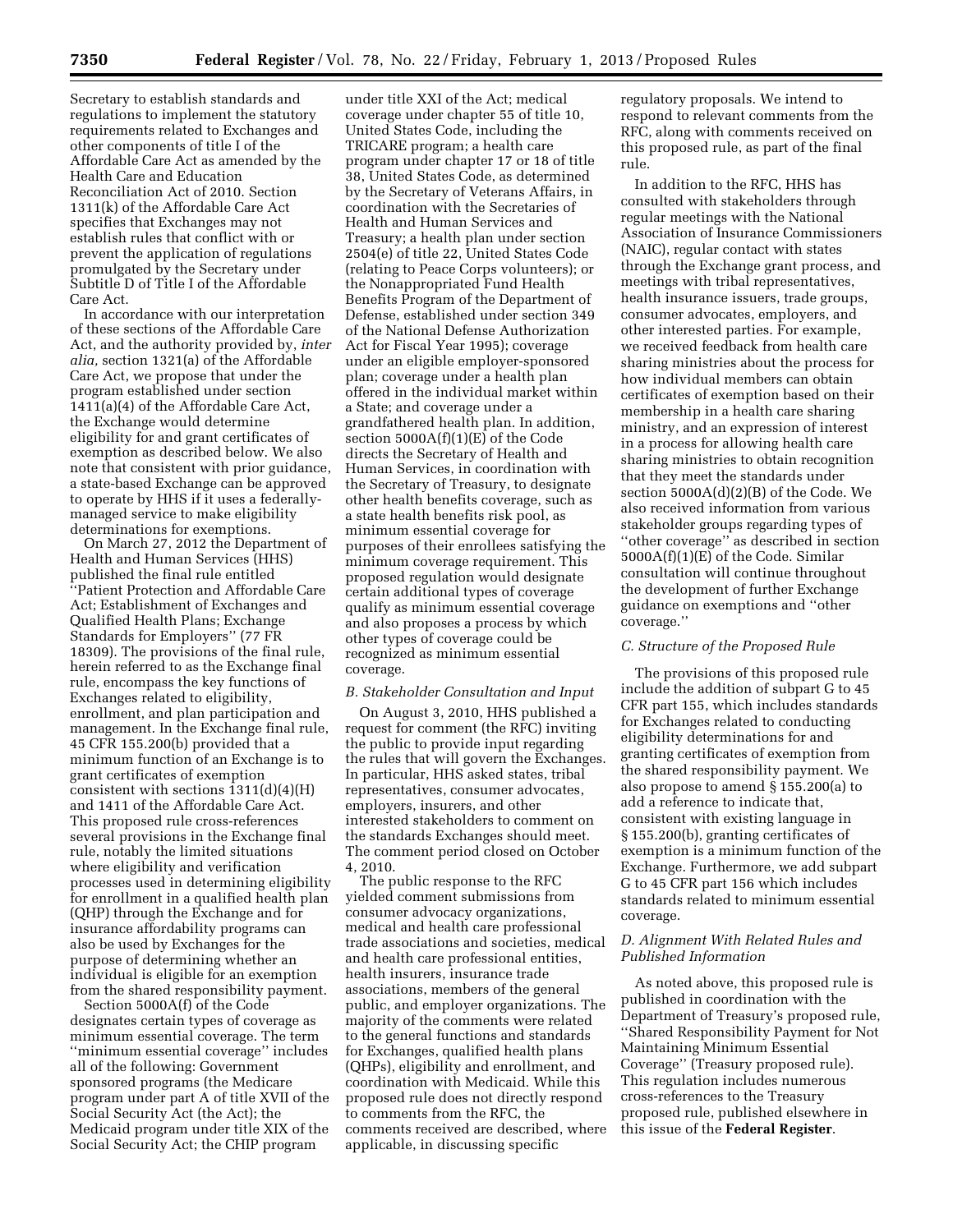# **II. Provisions of the Proposed Regulation**

# *A. Part 155—Exchange Establishment Standards and Other Related Standards Under the Affordable Care Act*

1. Subpart A—General Provisions

#### a. Definitions (§ 155.20)

We propose to make a technical correction to the definition of ''applicant'' to note that it does not apply to an applicant seeking an exemption pursuant to proposed subpart G. We propose a separate definition for ''applicant'' that is specific to exemptions in § 155.600.

We propose to make a technical correction to the definition of ''application filer'' to note that it does not apply to an application filer seeking an exemption pursuant to proposed subpart G. We propose a separate definition for ''application filer'' that is specific to exemptions in § 155.600.

2. Subpart C—General Functions of an Exchange

a. Functions of an Exchange (§ 155.200)

The Exchange final rule specifies that the Exchange will perform the minimum functions described in subparts D, E, H, and K of part 155. In accordance with section  $1311(d)(4)(H)$ of the Affordable Care Act and existing 45 CFR 155.200(b), in paragraph (a), we propose to add that the Exchange would also perform the functions described in subpart G of this part related to eligibility determinations for exemptions.

3. Subpart G—Exchange Functions in the Individual Market: Eligibility Determinations for Exemptions

a. Definitions and General Requirements (§ 155.600)

In paragraph (a) of § 155.600, we propose definitions for terms that apply throughout subpart G. First, we propose to define ''applicant'' as an individual who is seeking an exemption from the shared responsibility payment for him or herself through an application submitted to the Exchange. We provide this definition to distinguish the use of applicant in this subpart from the definition in § 155.20 of this chapter, which is specific to an individual who is submitting an application for an eligibility determination for enrollment in a QHP.

We propose to define ''application filer'' as an applicant, an individual who expects to be liable for the shared responsibility payment, in accordance with 26 CFR 1.5000A–1(c) of the Treasury proposed rule, published

elsewhere in this issue of the **Federal Register**, for an applicant, an authorized representative, or if the applicant is a minor or incapacitated, someone acting responsibly for an applicant. This is consistent with the definition that is used for the eligibility process for enrollment in a QHP and for insurance affordability programs, with one exception. In this proposed rule, we use the liability structure established in 26 CFR 1.5000A–1(c) of the Treasury proposed rule, published elsewhere in this issue of the **Federal Register** to assist in defining the range of potential application filers, while the definition of application filer in § 155.20 uses the tax household or Medicaid household, as they are the relevant units for eligibility for enrollment in a QHP and for insurance affordability programs. We note that we expect to modify the proposed language in § 155.227 (78 FR 4711) to incorporate the minor changes necessary to clarify that authorized representatives can assist individuals seeking exemptions. Similarly, we intend to modify the proposed language in § 155.225 (78 FR 4710) to clarify that certified application counselors can assist individuals seeking exemptions. We seek comment on how authorized representatives and certified application counselors can best support individuals seeking certificates of exemption from the Exchange.

We propose to define "exemption" as an exemption from the shared responsibility payment. While sections 5000A(d)(2) through (4) of the Code describe individuals who are not ''applicable individuals'' for purposes of the requirement to maintain minimum essential coverage in section 5000A of the Code, and sections 5000A(e)(1) through (5) of the Code describe individuals who are exempt from liability for the shared responsibility payment imposed under section 5000A(b) of the Code, the consequence for individuals described in either category is the same: Individuals in both categories are not subject to the shared responsibility payment for not maintaining minimum essential coverage.

We propose to define ''health care sharing ministry'' in the same manner as provided in 26 CFR 1.5000A–3(b) of the Treasury proposed rule, published elsewhere in this issue of the **Federal Register**.

We propose to define ''required contribution'' in the same manner as provided in 26 CFR 1.5000A–3(e) of the Treasury proposed rule, published elsewhere in this issue of the **Federal Register**.

We propose to define ''Indian tribe'' in the same manner as in 26 CFR 1.5000A–3(g) of the Treasury proposed rule, published elsewhere in this issue of the **Federal Register**, which in turn references the definition in section 45A(c)(6) of the Code. We note that section 45A(c)(6) of the Code describes certain federally-recognized Indian tribes (including any qualified Alaska Native village or regional or village corporation).

We welcome comment on these definitions.

Consistent with 45 CFR 155.300(c), in paragraph (b), we propose that for purposes of this subpart, any attestation that an applicant is to provide under this subpart may also be provided by an application filer on behalf of the applicant.

In paragraph (c) of  $\S 155.600$ , we propose that for the purposes of this subpart, the Exchange must consider information through electronic data sources, other information as provided by the applicant, or other information as available in the records of the Exchange to be reasonably compatible with an applicant's attestation if the difference or discrepancy does not impact the eligibility for the relevant exemption that the applicant requested. This is the same standard that is used in 45 CFR 155.300(d) for eligibility for enrollment in a QHP and for insurance affordability programs. This proposal minimizes the administrative burden on applicants by limiting additional requests for information to only those situations in which there is good cause for such requests. We note that as provided in subpart D, this threshold does not preclude flexibility for Exchanges in further defining reasonable compatibility, particularly with regard to specific categories of exemptions, as long as the Exchange adheres to this general standard as well.

We also propose to add paragraphs (d) and (e) in order to specify that the accessibility and notice requirements in § 155.205(c) and § 155.230, respectively, apply to exemptions as well, given that the definition of applicant in this subpart is otherwise specific to exemptions. We note that 45 CFR 155.230(d), as proposed (78 FR 4594), specifies that notices will be provided either through standard mail, or, if an individual elects, electronically, provided that standards for use of electronic notices are met as set forth in 42 CFR 435.918, as proposed in the same issue of the **Federal Register**. Further discussion of this approach is at 78 FR 4601–4602 and 4635.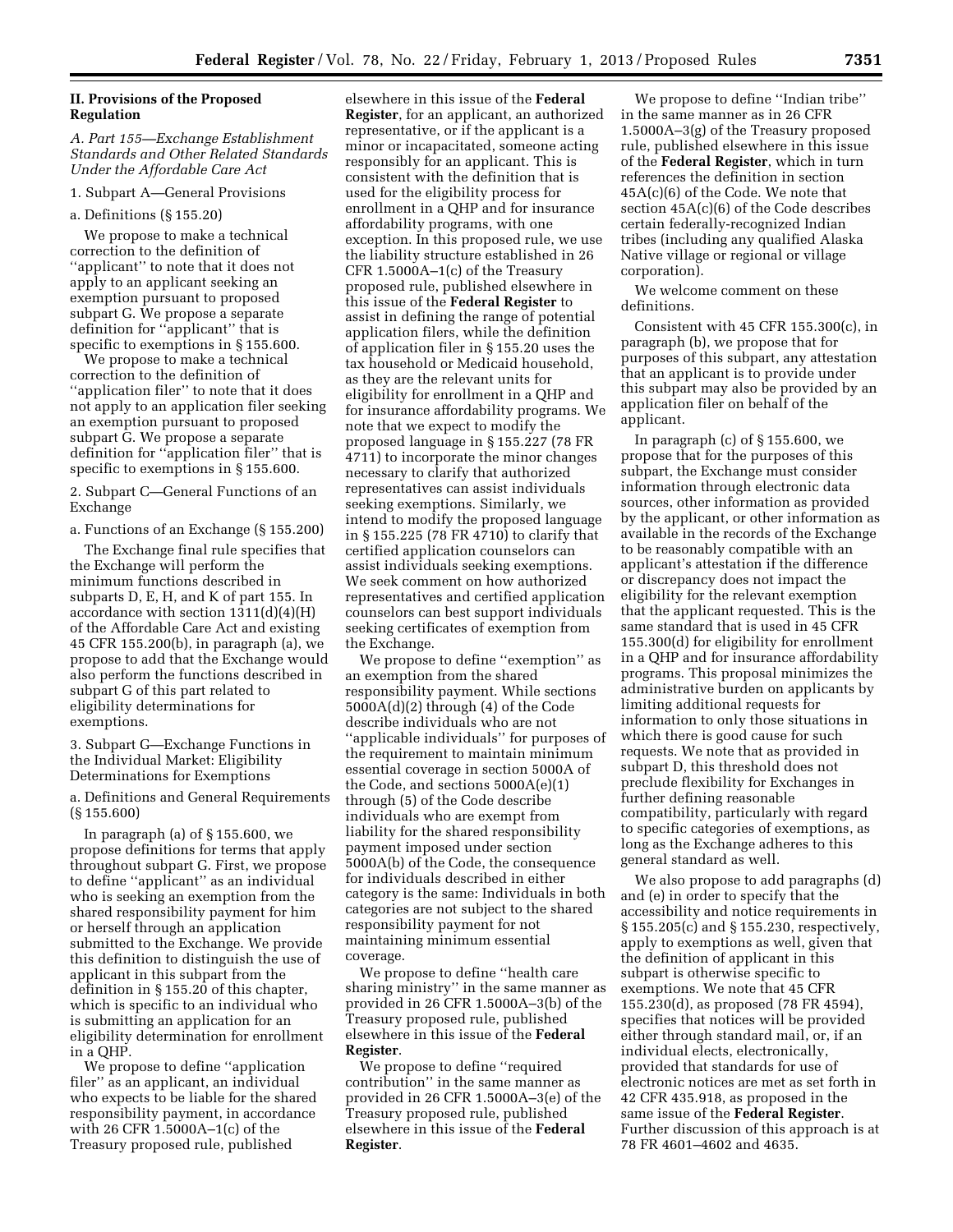b. Eligibility standards for Exemptions (§ 155.605)

Section 5000A of the Code provides nine categories of exemptions. Of these nine categories, section 5000A expressly provides that certifications of exemptions in two categories (religious conscience and hardship) be provided by the Exchange under section 1311(d)(4)(H) of the Affordable Care Act. Under the program established under section 1411(a)(4) of the Affordable Care Act for determining whether certifications of exemptions are to be issued by Exchanges under section 1311(d)(4)(H) of the Affordable Care Act, we are proposing that Exchanges would issue certificates of exemption in these two categories. With respect to the other seven exemptions, for reasons set forth below, we propose that under the program provided for in section 1411(a)(4) of the Affordable Care Act, Exchanges would issue certifications of exemption with respect to three additional categories of exemption (with exemptions also available through the tax filing process). In the four remaining exemption categories, however, we propose that under the program established under section 1411(a)(4) of the Affordable Care Act, certifications would not be issued by Exchanges under section 1311(d)(4)(H) of the Affordable Care Act, and the determination of whether an individual is eligible for an exemption under section 5000A of the Code in these categories would be made exclusively by IRS through the tax filing process.

In this section, we propose standards related to the five categories of exemptions that we are proposing that the program under section 1411(a)(4) of the Affordable Care Act assign to Exchanges, and discuss our reasons for assigning the remaining four categories of exemptions exclusively to the IRS at the end of this section.

In paragraph (a) of § 155.605, we propose that except as specified in paragraph (g), the Exchange would determine an applicant eligible for and grant a certificate of exemption for a month if the Exchange determines that he or she meets the requirements for one of the categories of exemptions described in this section for at least one day in the month, consistent with 26 CFR 1.5000A–3 of the Treasury proposed rule, published elsewhere in this issue of the **Federal Register**. We note that an individual will not need to submit a separate application for each month in which he or she is applying for an exemption. We also note that the proposed standards for hardship exemptions specify that depending on

the circumstances for each specific hardship exemption category, the certificate may be provided for an entire calendar year or instead for a specific month or period of months, including periods of time that stretch across more than one calendar year (for example, in the case of a hardship that occurs for the first time in December); this is discussed further in the preamble associated with paragraph (g) of this section.

We note that an individual may be eligible for multiple exemptions simultaneously; while there is no practical reason to have multiple exemptions in effect at any given time, we believe that an applicant should be able to apply for multiple exemptions in case some are denied, and also receive any exemptions for which he or she is eligible. We considered specifying that the Exchange could only accept an application for one category of exemption at a time from an applicant, but did not propose this approach because we believe that it increases the length of time required to conclude the overall eligibility process in cases where the initial application is denied. Further, we considered specifying that once the Exchange granted a certificate of exemption based on one category, it would not provide additional exemptions for the same time period. However, we believe that the statute does not provide the flexibility for the Exchange to deny an exemption to an applicant who is otherwise eligible, and think that the number of applicants who will continue to pursue exemptions after receiving one for a coverage month is too small to increase administrative burden in any significant way. We solicit comments regarding this approach.

In paragraph (b), we propose that except as specified, an applicant is required to submit a new application for each year for which an applicant would like to be considered for an exemption through the Exchange, and that an exemption will only be provided for a calendar year that the applicant submitted an application. This proposal is based on the recognition that for many categories of exemptions, an applicant's exemption status may change from year to year. There are exceptions for exemptions provided based on membership in an Indian tribe and for religious conscience, in recognition that an individual's qualification for these exemptions is expected to remain the same from year to year. There are also exceptions for hardship, since some categories of hardship will be provided for one or more months and may be provided for periods of time that stretch across more

than one calendar year (for example, in the case of a hardship that occurs for the first time in December), and some categories of hardship can only be provided after the close of a calendar year. We welcome comments on this approach and how the Exchange can expedite and streamline the process.

We considered whether to specify that the Exchange send a notice to each individual who had an exemption certificate from the Exchange for a calendar year, in order to remind him or her regarding the opportunity to apply to for an exemption for the following calendar year, and whether this could also be an individual option. We solicit comments regarding the use of such a reminder and on a renewal process more generally.

In paragraphs (c) through (g) of this section, we propose standards for eligibility for an exemption through the Exchange. First, in paragraph (c), we propose to codify the statutory eligibility standards for the exemption based on religious conscience. In paragraph (c)(1), we propose that the Exchange will determine an applicant eligible for an exemption for a month if he or she is a member of a recognized religious sect or division described in section 1402(g)(1) of the Code, and an adherent of established tenets or teachings of such sect or division for such month, in accordance with 26 CFR 1.5000A–3(a) of the Treasury proposed rule, published elsewhere in this issue of the **Federal Register**. We note that the statute prescribes the religious sects and divisions that are covered by this exemption, and that as such, HHS does not have discretion to expand it to cover other groups.

In paragraph (c)(2), we propose eligibility standards regarding the duration of the exemption for religious conscience. In paragraph (c)(2)(i), we propose that the Exchange grant the exemption for religious conscience to an applicant that meets the standards of paragraph (c)(1) of this section for a month on a continuing basis, until such time that the applicant either reaches the age of 18, or reports that he or she no longer meets the standards provided in (c)(1) of this section. This proposal is based on our understanding that membership in the religious sects or divisions described in section 1402(g)(1) of the Code will not typically change from year to year, along with the provision in § 155.620(b), which provides that an applicant who receives a certificate of exemption from the Exchange must report changes with respect to the eligibility standards for exemptions established in this section. Further, the provision in § 155.620(a)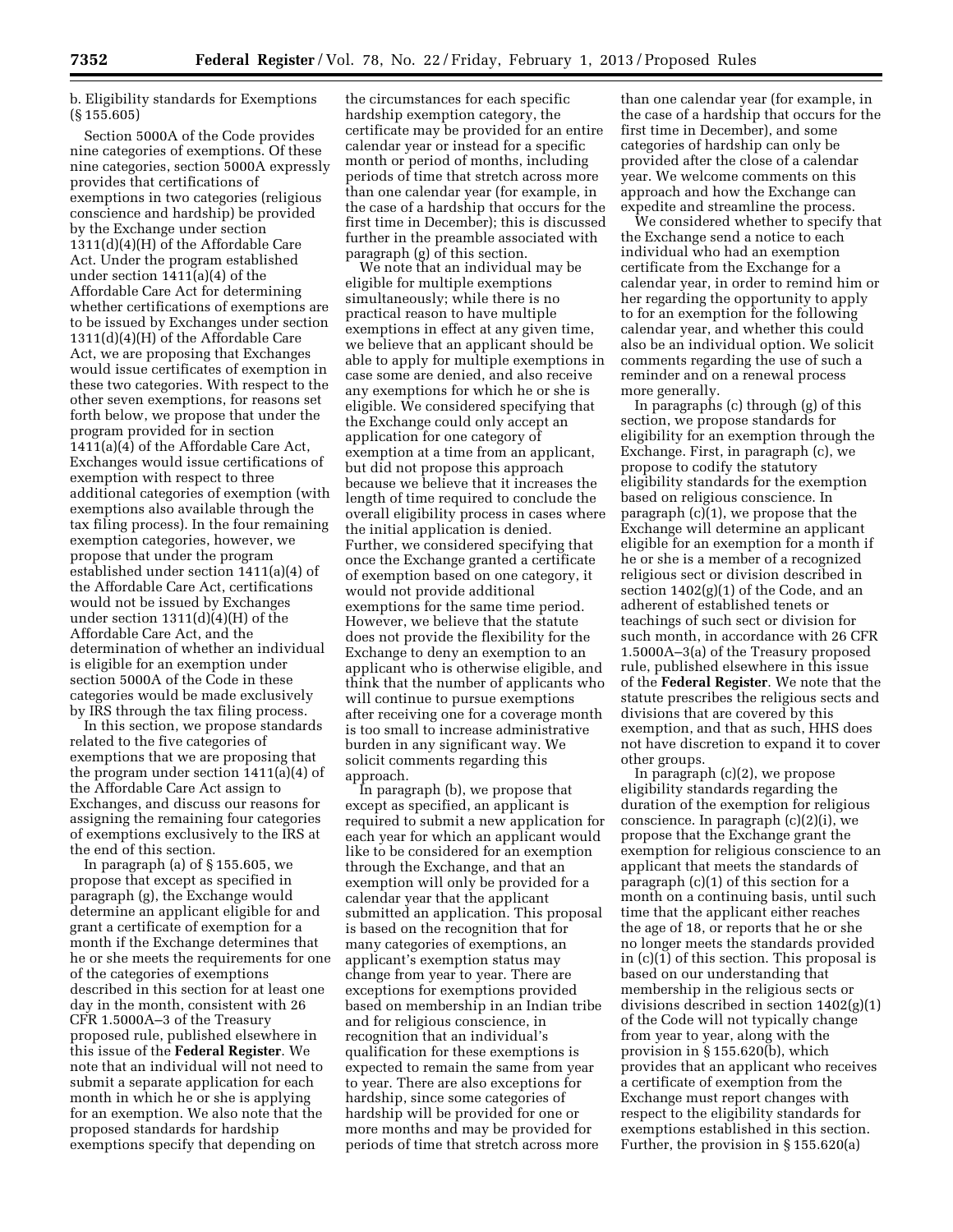also provides that if an individual reports to the Exchange that they no longer meet the standards established in paragraph (c)(1) of this section, such as if the individual chooses to terminate his or her membership in a religious sect or division, the Exchange will redetermine his or her eligibility, which will result in the Exchange discontinuing the individual's exemption. We solicit comment on this approach.

We propose to add paragraph (c)(2)(ii) to specify how the Exchange should handle a situation in which an individual who has a certificate of exemption based on religious conscience that was granted prior to the individual reaching the age of 18 turns 18. We believe that a special process is necessary in this situation so that any future exemption is based on the individual's own attestation and not an attestation provided by a parent or legal guardian. Accordingly, we propose that the Exchange send such an individual a notice when he or she reaches the age of 18 that informs the individual that he or she needs to submit a new exemption application if he or she would like to maintain the certificate of exemption. If the applicant submits a new application that reflects uninterrupted membership, and it is approved, the Exchange will provide a new certificate of exemption that is retroactive and leaves no gap.

We propose to add paragraph (c)(3) to specify that the Exchange will grant an exemption in this category prospectively or retrospectively, including after the close of the calendar year, which provides flexibility for applicants and ensures that this exemption will be available as needed during the tax filing process, as it can only be provided by the Exchange.

In paragraph (d), we propose that the Exchange will determine an applicant eligible for an exemption for a month if the applicant is a member of a health care sharing ministry for such month in accordance with 26 CFR 1.5000A–3(b) of the Treasury proposed rule, published elsewhere in this issue of the **Federal Register**. This exemption is discussed further in the preamble associated with 26 CFR 1.5000A–3(b) of the Treasury proposed rule, published elsewhere in this issue of the **Federal Register**. We note that unlike the exemption for religious conscience, our understanding is that membership in a health care sharing ministry can fluctuate over time, particularly as we understand that membership is contingent on a financial contribution. Consequently, we propose that an applicant must re-apply for this exemption each calendar year. Further,

for the same reason, we note that the language of this proposal specifies that the Exchange will only determine an individual eligible for an exemption in this category if he or she is a member of a health care sharing ministry at the time the application for an exemption is submitted; that is, the Exchange would not provide this exemption based on likely or probable future membership, including likely or probable membership beyond the calendar year. Lastly, consistent with these proposals, we propose to add paragraph (d)(2) to specify that the Exchange may only provide an exemption in this category retrospectively. We note that an individual may also receive this exemption retrospectively through the tax filing process. Furthermore, as proposed below in § 155.610(h), after December 31 of a given calendar year, the Exchange will not accept an application for an exemption in this category for months for such calendar year. We solicit comments on this approach.

In paragraph (e), we propose the eligibility standards for the exemption based on incarceration. We specify that the Exchange must determine an individual eligible for an exemption for a month that he or she meets the definition specified in 26 CFR 1.5000A– 3(d) of the Treasury proposed rule, published elsewhere in this issue of the **Federal Register**, which covers anyone who is confined after the disposition of charges in a jail, prison, or similar penal institution or correctional facility, which we believe can be implemented identically to the standard used for eligibility for enrollment in a QHP. We note that this proposed language does not provide for this exemption to be granted in cases where future incarceration is in doubt; rather, we propose that the Exchange will only provide this exemption for months in which an individual was incarcerated. We also considered specifying that this exemption could be provided based on an expectation of continued incarceration, but ultimately decided not to provide an exemption in this case since individuals are frequently released from incarceration ahead of the initiallyexpected release date, at which point they would need to obtain minimum essential coverage unless they apply for and are determined eligible for a separate exemption. Further, unlike some other categories of exemptions, it seems unlikely that an applicant who is seeking an exemption based on incarceration is doing so to obtain guidance regarding a purchasing decision, which is the primary purpose

of providing prospective exemptions. We solicit comments on this approach.

We propose to add paragraph (e)(2) to specify that the Exchange may only provide an exemption in this category retrospectively. We note that an individual may also receive this exemption retrospectively through the tax filing process. Furthermore, as proposed below in § 155.610(h), after December 31 of a given calendar year, the Exchange will not accept an application for an exemption in this category for months for such calendar year.

In paragraph (f), we propose eligibility standards for the exemption based on membership in an Indian tribe. In paragraph (f)(1), we propose to codify that the Exchange must determine an applicant eligible for an exemption for a month if he or she is a member of an Indian tribe for such month, in accordance with 26 CFR 1.5000A–3(g) of the Treasury proposed rule, published elsewhere in this issue of the **Federal Register**. We note that the definition of Indian used in the statute for this exemption is the same as is used for the cost-sharing and special enrollment provisions in subparts D and E, respectively.

In paragraph (f)(2), we propose eligibility standards regarding the duration of the exemption for membership in an Indian tribe, such that the Exchange must grant the exemption for membership in an Indian tribe to an applicant who meets the standards of paragraph (f)(1) of this section for a month on a continuing basis, until such time that the individual reports that he or she no longer meets the standards provided in (f)(1) of this section. This proposal is based on our understanding that an individual's membership in an Indian tribe, as defined in section  $45A(c)(6)$  of the Code, will not typically change from year to year. As such, we seek to reduce the administrative burden on the Exchange and individuals who are members of Indian tribes. We note that the provision in § 155.620(a) also provides that if an individual reports to the Exchange that they no longer meet the standards established in paragraph (f)(1) of this section, such as if the individual chooses to terminate his or her membership in an Indian tribe, as defined in section 45A(c)(6) of the Code, the Exchange will redetermine his or her eligibility, which will result in the Exchange discontinuing the individual's exemption. We solicit comment on this approach.

We propose to add paragraph (f)(3) to specify that the Exchange will grant an exemption in this category during the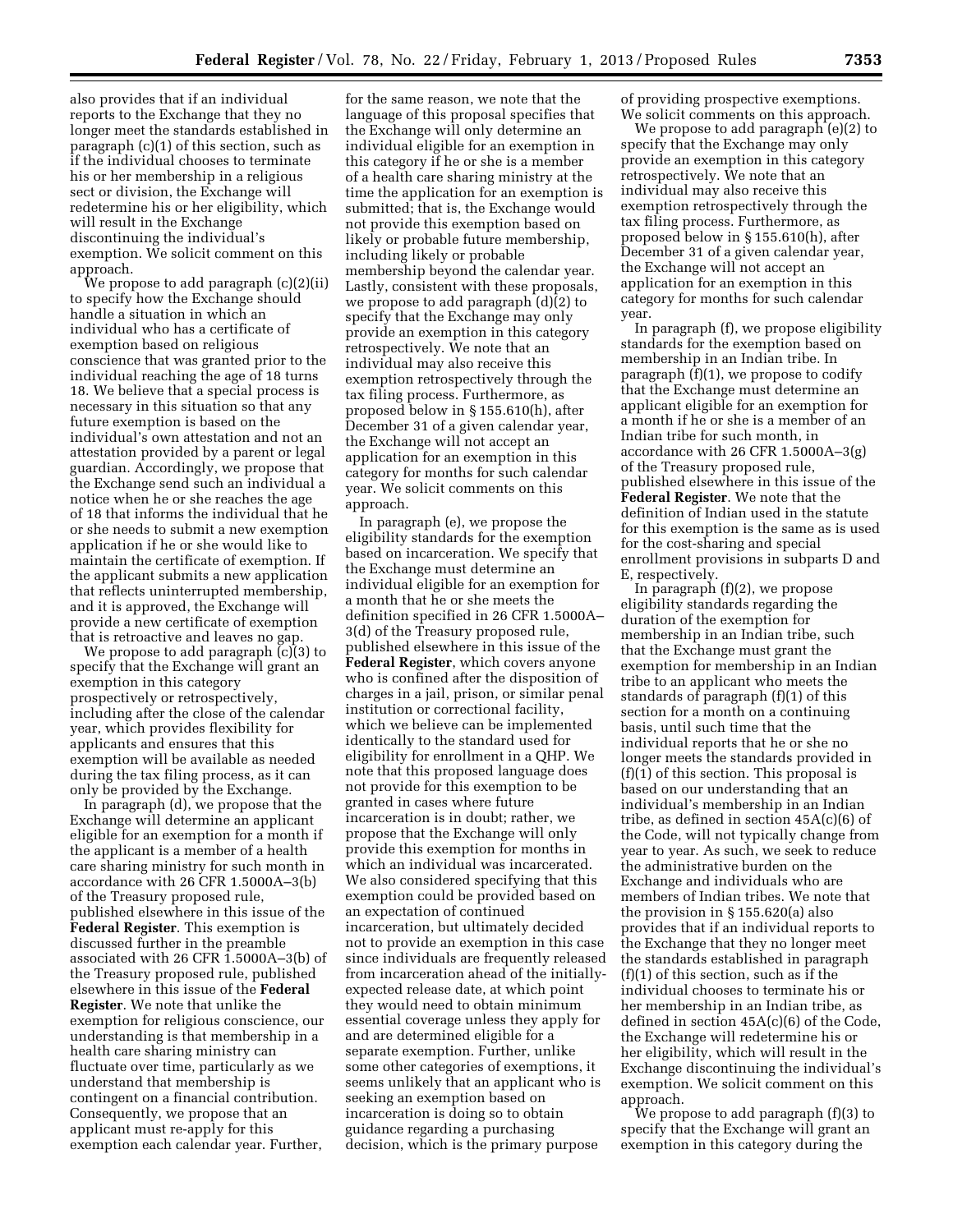year prospectively or retrospectively. We note that an individual may also receive this exemption retrospectively through the tax filing process. This permits flexibility depending on when an application is submitted.

In paragraph (g), we propose eligibility standards for the exemption based on hardship, which is defined in section 5000A(e)(5) of the Code as applying to, ''any applicable individual who for any month is determined by the Secretary under section 1311(d)(4)(H) of the Affordable Care Act to have suffered a hardship with respect to the capability to obtain coverage under a qualified health plan.'' In developing some of these standards, we considered the standards established by the Commonwealth of Massachusetts. We note that we propose specific time standards for each category of hardship, and we solicit comments regarding whether these are appropriate, or if we should adopt a more uniform approach across the category.

First, in paragraph  $(g)(1)$  of  $\S 155.605$ , we propose that the Exchange provide an exemption for hardship for a month or months in which an applicant experienced financial or domestic circumstances, including unexpected natural or human-caused events, such that he or she has a significant, unexpected increase in essential expenses; the expense of purchasing health insurance would have caused him or her to experience serious deprivation of food, shelter, clothing or other necessities; or he or she has experienced other factors similar to those described in paragraphs (g)(1)(i) and (ii) of this section that prevented him or her from obtaining minimum essential coverage. We propose broad language to include a range of personal scenarios that could negatively impact an applicant such that he or she would be eligible for this exemption, and we expect to clarify these criteria in future guidance. This proposal provides necessary flexibility for the Exchange to tailor an exemption for hardship to particular circumstances that impact an individual, but cannot adequately be predicted in advance. We expect that these circumstances will include, but not be limited to, situations in which an applicant is homeless, receives a shutoff notice from a utility company, faces a natural disaster, or experiences other unexpected natural or human-caused event causing significant damage to the applicant or his or her home. We request comment on these criteria, including on whether additional standards should be established in regulation or guidance. We note that we strive to set clearly defined standards as

much as possible without preventing an applicant in need from being determined eligible for an exemption for hardship. We also solicit comments regarding whether the proposed time standard can be effectively implemented, or whether we should instead specify that a hardship under this paragraph that occurs at any point during a year should result in a hardship exemption for that entire year, as well as potentially for the entire next year, depending on when the hardship occurred.

Second, in paragraph (g)(2), we propose that the Exchange provide an exemption for hardship for a calendar year if an applicant, or another individual for whom the applicant attests will be included in the applicant's family (as defined in 26 CFR  $1.5000A-1(d)(6)$ , is unable to afford coverage for such calendar year in accordance with 26 CFR 1.5000A–3(e) of the Treasury proposed rule, published elsewhere in this issue of the **Federal Register**, calculated using projected annual household income. We propose identical standards to those defined for the lack of affordable coverage exemption in 26 CFR 1.5000A– 3(e), except that the Exchange would use projected household income to determine whether coverage is affordable under this exemption, instead of actual household income from the tax return for the year for which the exemption is requested. We note that the preamble associated with 26 CFR 1.5000A–3(e) of the Treasury proposed rule, published elsewhere in this issue of the **Federal Register** recognizes that the information necessary to determine the portion of the required contribution made through a salary reduction arrangement and excluded from gross income may not be available to the applicant or the IRS. Accordingly, Treasury has solicited comments about practicable ways to administer this requirement. We also solicit comments regarding whether the approach in paragraph (g)(5) of this section should also be applied to this hardship category.

We propose these standards as a component of hardship, rather than as a separate category of exemption, in order to ensure that an applicant can prospectively receive this exemption during a calendar year, and in doing so, obtain the information needed to make a purchasing decision and also qualify to purchase a catastrophic plan. We also clarify that we propose that this exemption is not available for a calendar year for an application that is submitted after the last date on which an applicant could enroll in a QHP through the

Exchange for the calendar year for which the exemption is requested. This is because this exemption is designed to ensure that an applicant can obtain the information needed to make a purchasing decision, including for a catastrophic plan, which is not applicable after the last date on which enrollment would be possible. After this point, an individual will be able to seek an exemption on his or her tax return for the year.

We specify in paragraph (g)(3) of § 155.605 that the Exchange provide an exemption for hardship for a calendar year if an individual taxpayer who was not required to file an income tax return for such calendar year because his or her gross income was below the filing threshold, but who nevertheless filed to receive a tax benefit, claimed a dependent who was required to file a tax return, and the combined household income exceeded the applicable return filing threshold outlined in 26 CFR  $1.5000A-3(f)(2)$  of the Treasury proposed rule, published elsewhere in this issue of the **Federal Register**.

We propose to add paragraph (g)(4) to specify that the Exchange provide an exemption for hardship for a calendar year for an individual who has been determined ineligible for Medicaid for one or more months during the benefit year solely as a result of a State not implementing section 2001(a) of the Affordable Care Act. We provide an exemption for hardship in this circumstance to address situations in which a state's decision regarding the Medicaid expansion included in the Affordable Care Act results in an individual being ineligible for Medicaid. We believe that this determination is an appropriate use of the hardship exemption given that the Affordable Care Act anticipates that Medicaid will be available to such individuals. With this situation noted, we believe that many such individuals could also receive exemptions based on the standards specified in paragraph (g)(2) of this section (the inability to afford coverage), or section 5000A(e)(2) of the Code (income below filing threshold), and so propose this paragraph to ensure that any such individuals remaining are not liable for a shared responsibility payment regardless of a state's decision with respect to the Medicaid expansion under the Affordable Care Act. We seek comment on whether this exemption should be limited to such individuals who are also not eligible for advance payments of the premium tax credit (that is, with projected annual household income below the poverty threshold).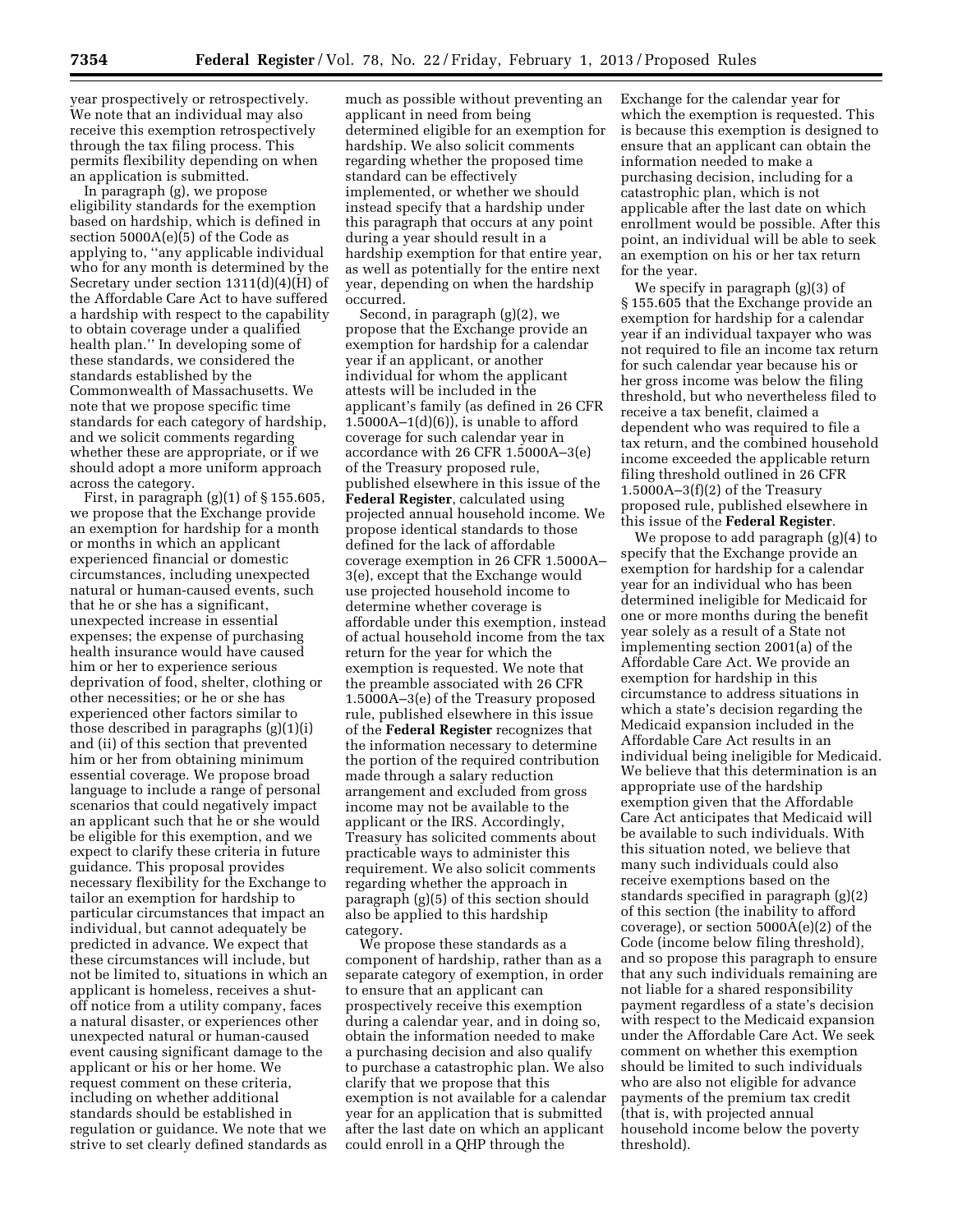We propose to add paragraph (g)(5) of § 155.605 to specify that the Exchange provide an exemption for hardship for a calendar year if an applicant and one or more employed members of his or her family, as defined in 26 CFR 1.5000A– 1(d)(6) of the Treasury proposed rule, published elsewhere in this issue of the **Federal Register**, are each determined eligible for self-only coverage in separate eligible employer-sponsored plans that are affordable, pursuant to 26 CFR 1.5000A–3(e) for one or more months during the calendar year, but for whom the aggregate cost of employersponsored coverage for all the employed members of the family exceeds 8 percent of the household income for that month or those months, in accordance with 26 CFR 1.5000A–3(e). This proposal aligns with 26 CFR 1.5000A–3(e)(3)(i) and (ii), which specify that for an employed individual, the affordability of coverage under an eligible employer-sponsored plan offered through such individual's employer is determined based on the cost of self-only coverage, regardless of whether the employed individual is eligible for family coverage under another eligible employer-sponsored plan because of the individual's relationship to another employed individual in the family. Thus, this hardship category is designed to provide relief for employed members of a family who have affordable self-only coverage options available and as a result do not qualify for the lack of affordable coverage exemption under 26 CFR 1.5000A–3(e) even though the family's aggregate cost of covering all of the employed members may exceed 8 percent of household income. We note that this category only covers those individuals who are actually offered self-only coverage in an eligible employer-sponsored plan, as the lack of affordable coverage exemption in paragraph 26 CFR 1.5000A–3(e) already provides an exemption based on affordability computed using the cost of family coverage for children and others who are not offered self-only coverage in an eligible employer-sponsored plan.

Lastly, as noted above, section 5000A of the Code provides for four additional categories of exemptions that we propose, under our authority in section 1411(d)(4) of the Affordable Care Act to determine whether certificates of exemptions are issued by Exchanges under section 1311(d)(4)(H) of the Affordable Care Act, to make available solely through the tax filing process and not to be subject to certification by Exchanges. Specifically, we propose that the Exchange would not issue

certifications of exemption with respect to household income below the filing threshold (other than the limited hardship exemption proposed in § 155.605(g)(3) and described above); not being lawfully present; short coverage gaps; and inability to afford coverage (other than the limited hardship exemption proposed in § 155.605(g)(2) and described above).

The exemptions for inability to afford coverage under section 5000A(e)(1) of the Code and income below the filing threshold under section 5000A(e)(2) of the Code necessitate an assessment of actual household income, which will be unavailable until after the close of the tax year and which would be provided to the individual through the tax filing process, making a process of seeking a duplicative certification from an Exchange an unnecessary administrative burden. Under the authority in section  $5000A(e)(1)(A)$  and  $(e)(2)$  of the Code to determine the year for which income will be evaluated for purposes of these exemptions, the Secretary (in consultation with the Secretary of Treasury) has determined that the relevant year is the taxable year that includes a month for which an individual seeks one of these exemptions. Verification of an individual's household income once the year is over is a matter of tax administration and tax compliance. Accordingly, we are proposing under our authority in section 1411(d)(4) that certifications by Exchanges not be issued with respect to these two exemptions (other than the hardship exemption proposed in § 155.605(g)(2) and § 155.605(g)(3)).

With respect to the exemption based on an individual not being lawfully present under section 5000A(d)(3) of the Code, we do not believe it is appropriate to provide for a process under which an individual would be required to present himself or herself to an Exchange as not lawfully present. Consequently, we are proposing that this exemption also be implemented exclusively through the tax filing process.

Lastly, with respect to the exemption for short coverage gaps under section 5000A(e)(4) of the Code, as short coverage gaps can only be confirmed after the year has concluded, and as IRS will have authoritative information about whether an individual has coverage based on information reported by health insurance issuers under section 6055 of the Code, we propose that this exemption also be implemented exclusively through the tax filing process, as proposed at 26 CFR 1.5000A–5 of the Treasury proposed rule, published elsewhere in this issue

of the **Federal Register**, in order to reduce administrative burden on individuals and the Exchange. We solicit comment on this approach and if there are alternative approaches that HHS should consider.

#### c. Eligibility Process for Exemptions (§ 155.610)

In § 155.610, we propose the process by which the Exchange will determine an applicant's eligibility for exemptions.

In paragraph (a), we propose to specify that the Exchange will use an application established by HHS in order to collect the information necessary to determine eligibility and grant a certificate of exemption for an applicant, unless the Exchange receives approval to use an alternative application in accordance with paragraph (b). We also clarify that in cases in which relevant information has already been collected through the eligibility process for enrollment in a QHP and for insurance affordability programs, the Exchange will use this information for the purpose of eligibility for an exemption to the maximum extent possible. This proposal promotes an efficient process that minimizes the burden on the applicant, and is parallel to the approach used for eligibility for enrollment in a QHP and for insurance affordability programs, as specified in 45 CFR 155.405. We intend to provide the HHS-developed application in the near future, and expect it will share data elements with the application defined in 45 CFR 155.405 for information that is common to the two applications.

In paragraph (b) of  $\S$  155.610, we propose that the Exchange may seek approval from HHS for an alternative application. We further specify that such alternative application must only request the minimum information necessary for the purposes identified in paragraph (a) of this section. Our intent is to simplify the application process by reducing the collection of unnecessary information. As such, we seek to preserve flexibility for Exchanges to utilize an alternative application if it efficiently assists individuals in applying for exemptions while also minimizing potential administrative burdens.

We also note that there are exemptions that share common data and verifications with the eligibility process for enrollment in a QHP and for insurance affordability programs. There are also situations in which an individual may submit the application described in 45 CFR 155.405, and ultimately need an exemption, including when he or she is determined ineligible for enrollment in a QHP based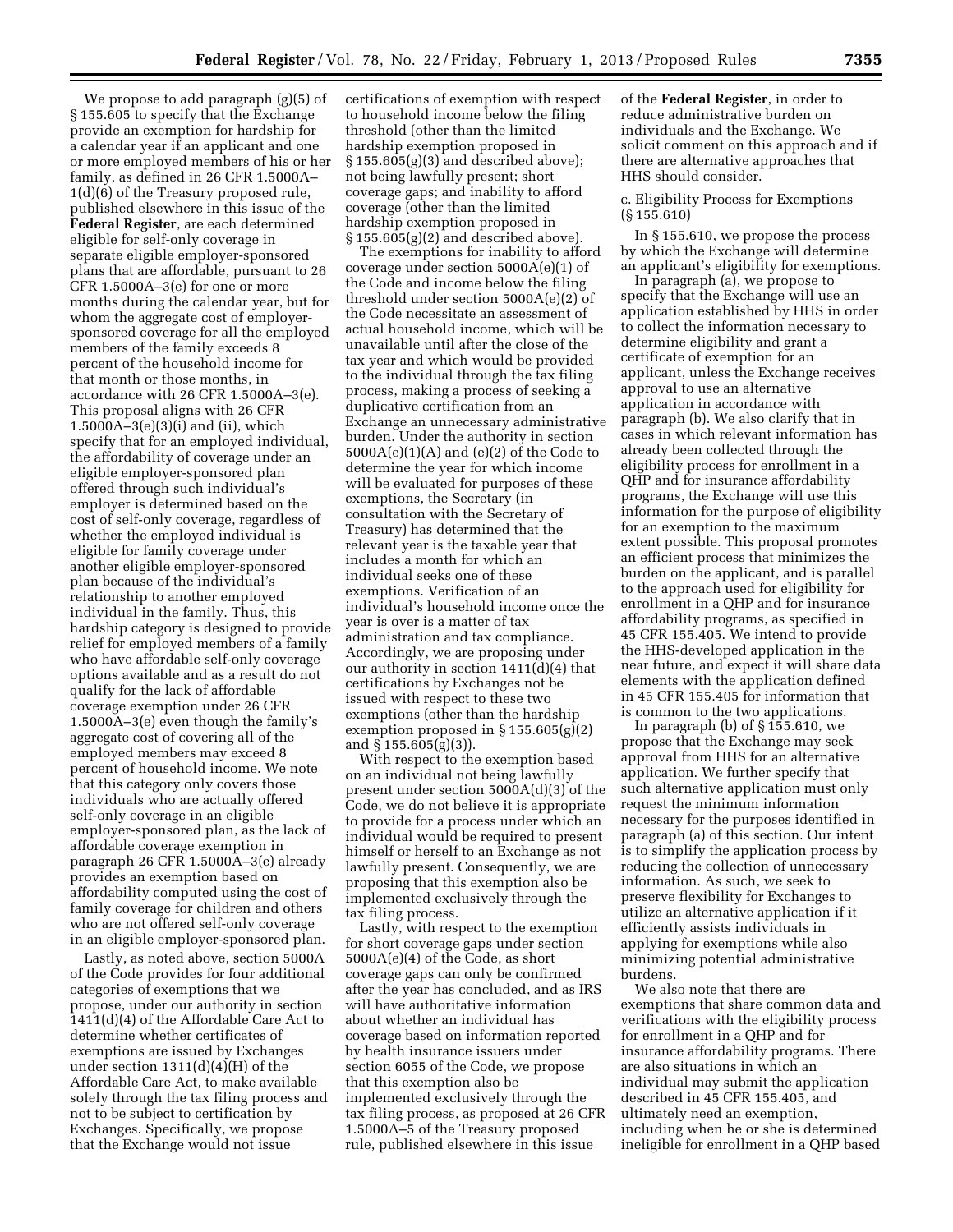on being incarcerated (other than incarceration pending the disposition of charges); when available coverage is unaffordable in accordance with proposed § 155.605(g)(2); and when he or she is ineligible for Medicaid based solely on a state's decision with respect to the Medicaid expansion under the Affordable Care Act. As such, in paragraph (c) of § 155.610, we propose that if an individual submits the application in 45 CFR 155.405 and then requests an exemption, the Exchange must use the information collected on the application for coverage and not duplicate any verification processes that share the standards specified in this subpart. We solicit comments on how best to coordinate these processes to ensure maximum administrative simplicity for all involved parties.

In paragraph (d) of § 155.610, we propose the Exchange must accept the application for an exemption from an application filer, and provide tools for the submission of an application. Section 1413(b)(1)(A)(ii) of the Affordable Care Act, 45 CFR 155.405(a) specifies that the single, streamlined application for enrollment in a QHP through the Exchange and insurance affordability programs via an Internet Web site, by telephone, by mail, and in person. However, the Affordable Care Act does not contain similarly specific language for the application for an exemption; consequently, we have opted to not specify particular channels here. With that said, we believe that this language would allow the Exchange to deploy any or all of the methods described in 45 CFR 155.405. We solicit comments regarding whether we should specify some or all of the channels specified in 45 CFR 155.405.

In paragraph (e) of § 155.610, we propose that the Exchange will specify that an applicant who has a social security number (SSN) will provide such number to the Exchange. This provision is particularly important in the exemption process because the Secretary of the Treasury uses the SSN to coordinate information in the tax filing process. Further, the SSN provides the Exchange with additional abilities to ensure program integrity. However, we clarify in paragraphs (e)(2) and (e)(3) that the Exchange may not require an individual who is not seeking an exemption for him or herself to provide a SSN, except that the Exchange will require an application filer to provide the SSN for a non-applicant tax filer only if the applicant attests that the tax filer has a SSN and filed a tax return for the year for which tax data would be utilized to verify household income and family size for a hardship exemption as

discussed in § 155.605(g) that involves such verification. This proposal follows the approach used for eligibility for insurance affordability programs, as specified in 45 CFR 155.305(e)(6), and ensures that information collected by the Exchange is only that information which is necessary to support the eligibility process. We solicit comments on the applicability of this provision in the context of the exemption eligibility process.

In paragraph (f) of  $\S$  155.610, we propose that the Exchange will grant a certificate of exemption to any applicant determined eligible in accordance with the standards for exemptions provided in § 155.605. As specified in section 1311(d)(4)(H) of the Affordable Care Act, the responsibility of the Exchange is to ''grant a certification'', which is what will be provided to the IRS to support the tax filing process. Depending on the exemption for which an applicant receives a certificate, the certificate may cover a month, multiple months, a calendar year, or multiple calendar years, and may represent multiple exemption categories, to the extent that an individual receives multiple exemptions for a single tax year.

In paragraph  $(g)(1)$  of  $\S 155.610$ , we propose that the Exchange will determine eligibility for exemptions promptly and without undue delay. This proposal uses the same timing threshold used throughout subpart D, including in 45 CFR 155.310(e)(1), with respect to eligibility determinations for enrollment in a QHP and for insurance affordability programs. We note in paragraph (g)(2) in § 155.610 that the assessment of timeliness of eligibility determinations by the Exchange is based on the period from the date of the application until the date on which the Exchange notifies the applicant of its decision. We expect that the Exchange will monitor the timeliness of eligibility determinations and strive to improve performance over time. We solicit comments regarding specific performance standards for the eligibility process described in this subpart, and whether we should define an outer bound in which an eligibility determination will be made (e.g., 45 days).

In paragraph (h), we propose to clarify that except for the exemption for religious conscience under § 155.605(c) and for hardship described in § 155.605(g), after December 31 of a given calendar year, the Exchange will not accept an application for an exemption for months for such calendar year. As described above, the other seven categories of exemptions will be

available through the tax filing process, which we believe is a more appropriate and efficient avenue through which to receive exemptions after the coverage year is over. With the exception of the two exemptions that can only be granted by the Exchange, we consider the availability of exemptions from the Exchange necessary only until an individual can file an income tax return claiming an exemption for a given coverage year. We solicit comments regarding this approach, and whether there should be additional categories of exemptions for which the Exchange will grant exemptions after the close of a calendar year.

In paragraph (i) of § 155.610, we propose that the Exchange will provide timely written notice to an applicant of any eligibility determination for an exemption made in accordance with this subpart. We note that as proposed in § 155.600(e), written notice can be provided through electronic means, consistent with § 155.230(d). We further note that, for purposes of tax administration, if the Exchange determines an applicant eligible for a certificate of exemption, the notification provided will include an exemption certificate number, which we will further define in systems guidance. An individual will use this certificate number as part of the tax filing process.

In paragraph (j) of § 155.610, we propose that an individual who has been certified by an Exchange as qualifying for an exemption will retain the records that demonstrate not only receipt of the certificate of exemption but also qualification for the underlying exemption. For tax purposes, the Code provides that every taxpayer must keep records sufficient to establish all information required to be shown on any return the taxpayer must file. These records include any records and information substantiating any claim for exemption on the taxpayer's federal income tax return. We note that to the extent that the Exchange provides a certificate of exemption for which the underlying verification is based in part on the special circumstances exception proposed in § 155.615(h), an individual will retain records that demonstrate receipt of the certificate of exemption, as well as the circumstances that warranted the use of the special circumstances exception.

d. Verification Process Related to Eligibility for Exemptions (§ 155.615)

Section 1411(b)(5) of the Affordable Care Act provides that an applicant who is seeking an exemption will provide information as a part of the eligibility process, and section 1411(c)(1) of the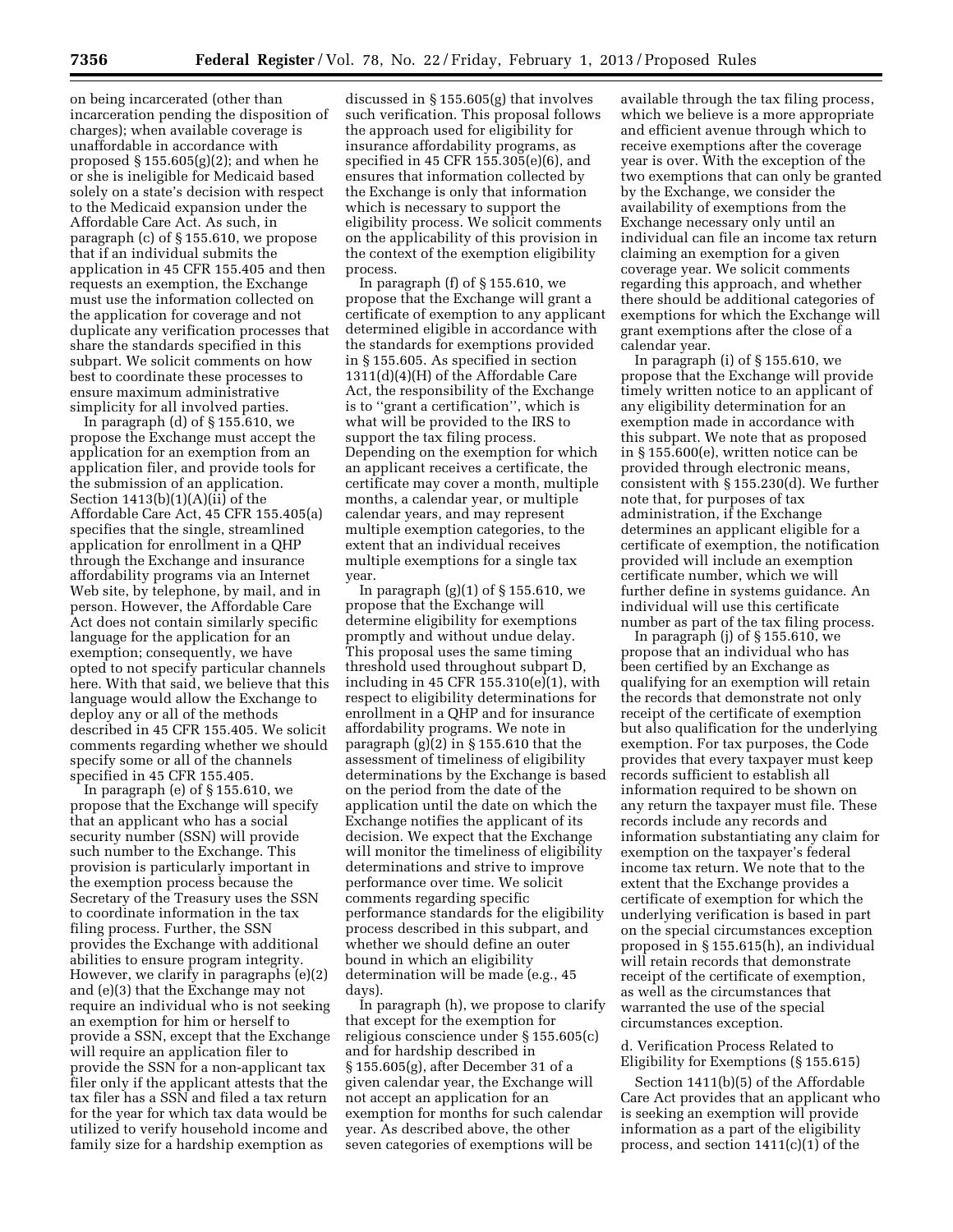Affordable Care Act specifies that the Exchange will verify this information. Section 1411(d) of the Affordable Care Act provides flexibility to the Secretary to define verification processes for those data elements for which a process is not otherwise defined in section 1411 of the Affordable Care Act. In this section, we propose language regarding the verification process related to eligibility for exemptions. Similar to the verification process outlined in § 155.315 governing the verification process related to eligibility for enrollment in a qualified health plan through the Exchange, the Exchange will undertake a series of steps designed to assemble the information needed to determine an applicant's eligibility for the exemption for which he or she applied. These processes are designed not only to minimize the burden on applicants, but also to serve a valuable program integrity function in order to assure that applicants are only deemed eligible for exemptions if they meet the standards specified in § 155.605.

First, in paragraph (a) of § 155.615, we propose that unless HHS grants a request for modification under paragraph (i) of this section, the Exchange will verify or obtain information as provided in this section in order to determine that the applicant is eligible for an exemption.

In paragraph (b), we propose the verification process concerning the exemption for religious conscience. We specify that for any applicant requesting this exemption, the Exchange will verify that he or she meets the standards as outlined in § 155.605(c). First, in paragraph  $(b)(1)$  of  $\S 155.615$ , we propose that except as specified in paragraph (b)(2) of this section, the Exchange will accept a form that reflects that an applicant has been approved under section 1402(g)(1) of the Code by the Internal Revenue Service (IRS). This is to accommodate those situations in which an applicant has already received approval from IRS for an exemption from Social Security and Medicare taxes, which use an identical standard to that used for the purposes of the religious conscience exemption. Second, in paragraph (b)(2), we propose that except as specified in paragraphs (b)(3) and (4) of this section, the Exchange will accept an applicant's attestation that he or she is a member of a recognized religious sect or division described in section 1402(g)(1) of the Code, and an adherent of established tenets or teachings of such sect or division. Next, the Exchange will verify that the religious sect or division to which the applicant attests membership is recognized by the Social Security

Administration (SSA) as a religious sect or division under section 1402(g)(1) of the Code. We expect that this verification will involve comparing the religious sect or division to which an applicant attests membership to a list maintained by SSA that is available for this purpose.

Third, in paragraph (b)(3) of § 155.615, we propose that if the information provided by an applicant regarding his or her membership in a recognized religious sect or division is not reasonably compatible with other information provided by the individual or the records of the Exchange, the Exchange will follow the procedures specified in paragraph (g) of this section concerning situations in which the Exchange is unable to verify information. These procedures are used throughout this section and described in the preamble associated with paragraph (g) of this section.

Fourth, in paragraph (b)(4), we propose that if an applicant attests to membership in a religious sect or division that is not recognized by SSA as a religious sect or division under section 1402(g)(1) of the Code, the Exchange will determine an applicant ineligible for this exemption. Because SSA has an established process for religious sects and divisions to follow in order to become recognized, sects or divisions that are not currently recognized but are interested in pursuing such status will follow the existing SSA process. With that said, we note that our understanding is that there are few, if any, religious sects or divisions that could be approved under section 1402(g)(1) of the Code that have yet to be approved, as this provision of the Code requires that a sect or division to have been in existence at all times since December 31, 1950.

In paragraph (c) of § 155.615, we propose the verification process concerning the exemption for membership in a health care sharing ministry. We specify that for any applicant requesting this exemption, the Exchange will verify whether he or she meets the standards in § 155.605(d). First, in paragraph  $(c)(1)$  of  $\S 155.615$ , we propose that except as specified in paragraphs (c)(2) and (3) of this section, the Exchange will first accept an attestation from an applicant that he or she is a member of a health care sharing ministry. Next, the Exchange will verify that the health care sharing ministry to which the applicant attests membership is known to the Exchange as a health care sharing ministry. We expect that this verification will involve comparing the health care sharing ministry to which an applicant attests membership

with a list of health care sharing ministries that will be developed by HHS based on outreach to heath care sharing ministries, which HHS will then make available to Exchanges.

In paragraph (c)(2), we propose that if the information provided by an applicant regarding his or her membership in a health care sharing ministry is not reasonably compatible with other information provided by the individual or the records of the Exchange, the Exchange will follow the procedures specified in paragraph (g) of this section concerning situations in which the Exchange is unable to verify information. These procedures are used throughout this section and described in the preamble associated with paragraph (g) of this section.

In paragraph (c)(3), we propose that if an applicant attests to membership in a health care sharing ministry that is unknown to the Exchange as a health care sharing ministry according to the standards in § 155.605(d), the Exchange will then notify HHS and not determine an applicant eligible or ineligible for this exemption until HHS informs the Exchange regarding the attested health care sharing ministry's status with respect to the standards specified in 26 CFR 1.5000A–3(b) of the Treasury proposed rule, published elsewhere in this issue of the **Federal Register**. This process allows an applicant who is a member of a health care sharing ministry that meets the standards specified in § 155.605(d), but is previously unknown to the Exchange, to have the opportunity to receive this exemption. We have conducted preliminary outreach regarding health care sharing ministries that meet the requirements specified in the statute, and note that this provision of the Code normally requires a health care sharing ministry to have been in existence at all times since December 31, 1999, although a new organization can meet the criteria based on the history of its predecessor, and some existing health care sharing ministries may not currently meet all the statutory requirements, but can later perfect their status by, for example, obtaining 501(c)(3) status.

In paragraph (d), we propose the verification process concerning the exemption for incarceration. We specify that for any applicant requesting this exemption, the Exchange will verify, through the process described in 45 CFR 155.315(e), that he or she was incarcerated, which means that there is no additional burden associated with developing a process to support this verification for purposes of the incarceration exemption.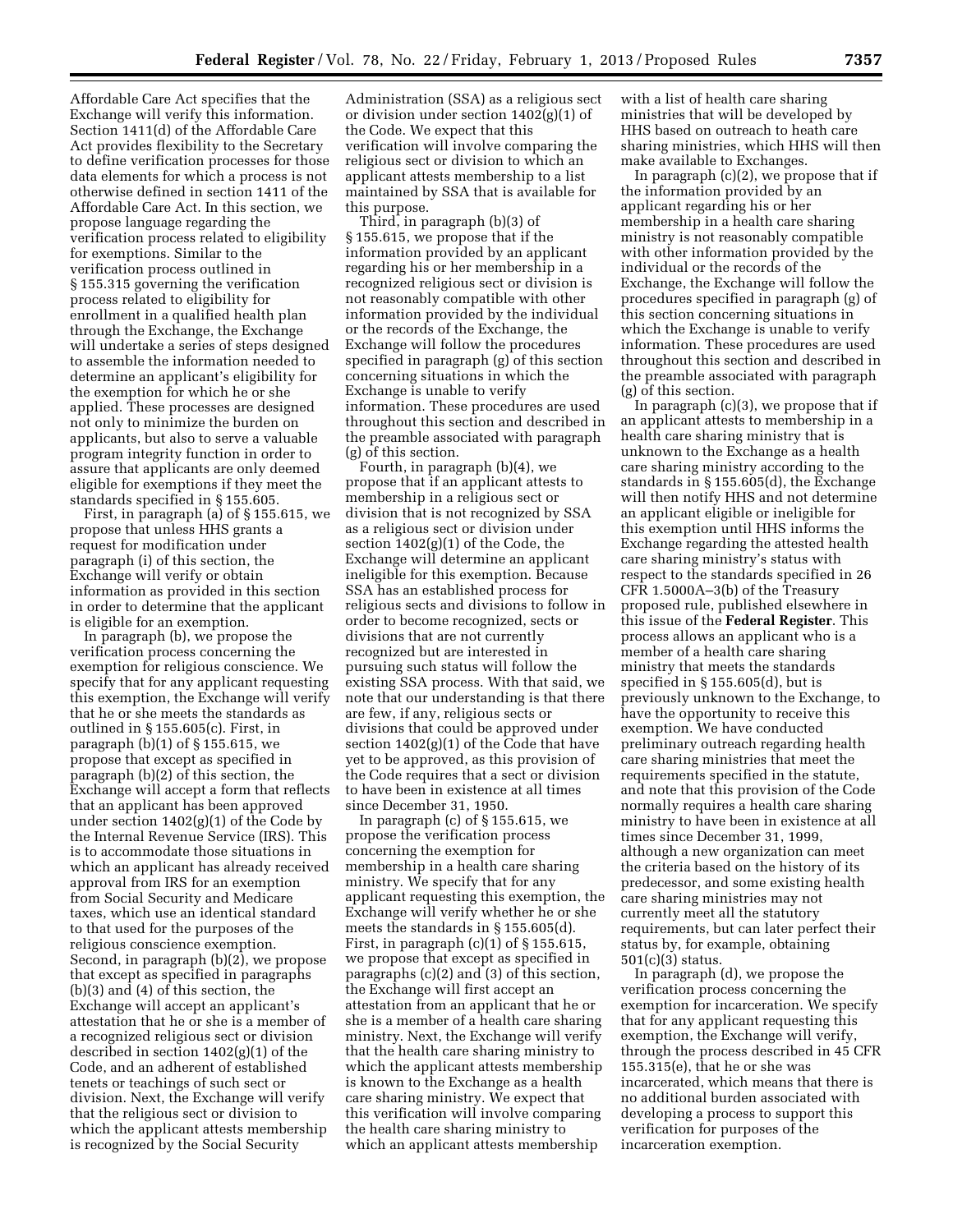As with other verifications, we also specify in paragraph (d)(2) of § 155.615 that if the Exchange is unable to verify an applicant's incarceration status through the verification process outlined, the Exchange will follow the procedures in paragraph (g) of this section concerning situations in which the Exchange is unable to verify information.

In paragraph (e), we propose the verification process concerning the exemption for members of Indian tribes. We specify in paragraph (e)(1) that for any applicant requesting this exemption, the Exchange will verify his or her membership in an Indian tribe through the process outlined in 45 CFR 155.350(c), which means that there is no additional burden associated with developing a process to support this verification for purposes of this exemption. In paragraph (e)(2) of § 155.615, we also propose that the Exchange follow the procedures specified in paragraph (g) of this section if it is unable to verify an applicant's tribal membership.

In paragraph (f), we propose the verification process concerning exemptions for hardship. In paragraph (f)(2), we propose that for an applicant applying for a hardship exemption prospectively based on an inability to afford coverage, as described in  $\S 155.605(g)(2)$ , the Exchange use procedures established under subpart D of this part to verify the availability of affordable coverage through the Exchange based on projected income, and the procedures described in § 155.320(e) to verify eligibility for qualifying coverage in an eligible employer-sponsored plan. As noted in the preamble to  $\S 155.605(g)(2)$ , we propose that this exemption is not available for a calendar year for an application that is submitted after the last date on which an applicant could enroll in a QHP through the Exchange for the calendar year for which the exemption is requested. We anticipate providing additional guidance regarding procedures for the Exchange to verify whether an applicant has experienced other categories of hardship; we expect that these will likely include some amount of paper documentation, but solicit comments regarding appropriate verification procedures that will ensure a high degree of program integrity while minimizing administrative burden.

Paragraph (g) provides procedures for the Exchange to follow in the event the Exchange is unable to verify information necessary to make an eligibility determination for an exemption, including situations in which an applicant's attestation is not reasonably

compatible with information in electronic data sources or other information in the records of the Exchange, or when electronic data is required but unavailable. These procedures mirror those provided in § 155.315(f), with modifications to preclude eligibility pending the outcome of the verification process, made in accordance with the Secretary's authority under section 1411 of the Affordable Care Act. These modifications are based on the fact that individuals need to account for exemptions when they file income tax returns after the coverage year is over, which means that delaying the granting of a certificate until information can be verified does not create significant issues for an applicant. We also note that given that the process in this paragraph may be applied to more than one piece of information and applicants can apply for more than one exemption at a time, it is possible for the process in paragraph (g) to run simultaneously for multiple pieces of information that are relevant to eligibility for a single exemption, or across multiple exemptions.

First, under paragraph (g)(1) of § 155.615, the Exchange will make a reasonable effort to identify and address the causes of the issue, including through typographical or other clerical errors, by contacting the application filer to confirm the accuracy of the information submitted by the application filer. We anticipate that when an applicant applies via an internet Web site or the telephone, this process will occur during the application session. Second, in paragraph  $(g)(2)(i)$ , we propose that if the Exchange is unable to resolve the issue, the Exchange will notify the applicant of the issue. After providing this notice, in paragraph (g)(2)(ii), the Exchange will provide 30 days from the date on which the notice is sent for the applicant to present satisfactory documentary evidence via the channels available for the submission of an application, except by telephone, or otherwise resolve the issues. We note that, following the same approach in the Exchange final rule, all listed timelines refer to calendar days. In paragraph (g)(3), we propose that the Exchange may extend the period for an applicant to resolve the issue if the applicant can provide evidence that a good faith effort has been made to obtain the necessary documentation. And in paragraph (g)(4), we propose that the Exchange will not grant a certificate of exemption during this period based on the information that is the subject of the request under

this paragraph. This is distinct from the approach taken for the eligibility process for enrollment in a QHP and for advance payments of the premium tax credit and cost-sharing reductions, since, while there is a strong benefit associated with providing access to health insurance pending the outcome of a verification process, there is no apparent health benefit to an applicant in receiving an exemption pending the outcome of such a process.

In paragraph (g)(5), we propose that, if after the conclusion of the period described in paragraph (g)(2)(ii) of this section, the Exchange is unable to verify the applicant's attestation, the Exchange will determine the applicant's eligibility based on the information available from the data sources specified in this subpart, as applicable, unless such applicant qualifies for the exception provided under paragraph (h), and notify the applicant in accordance with the procedures described under § 155.610(i), including the inability to verify the applicant's attestation.

In paragraph (h) of § 155.615, we propose a provision under which the Exchange would provide a case-by-case exception for applicants for whom documentation does not exist or is not reasonably available. We proposed this language to account for situations in which documentation cannot be obtained. This standard is consistent with the standard in subpart D at 45 CFR 155.315(g); examples of individuals for whom this provision may apply include homeless individuals, and victims of domestic violence or natural disasters.

Section  $1411(c)(4)(B)$  of the Affordable Care Act provides that the Secretary may modify the methods used under the Secretary's program under section 1411 for the verification of information. In paragraph (i) of § 155.615, we propose to codify this flexibility, as we did in 45 CFR 155.315(h). Specifically, we propose that HHS may approve an Exchange Blueprint or a significant change to an Exchange Blueprint to modify the methods for the collection and verification of information as described in this subpart, as well as the specific information to be collected, based on a finding by HHS that the requested modification would reduce the administrative costs and burdens on individuals while maintaining accuracy and minimizing delay, and that any applicable requirements under 45 CFR 155.260, 45 CFR 155.270, paragraph (j) of this section, and section 6103 of the Code with respect to the confidentiality, disclosure, maintenance, or use of information will be met. We also note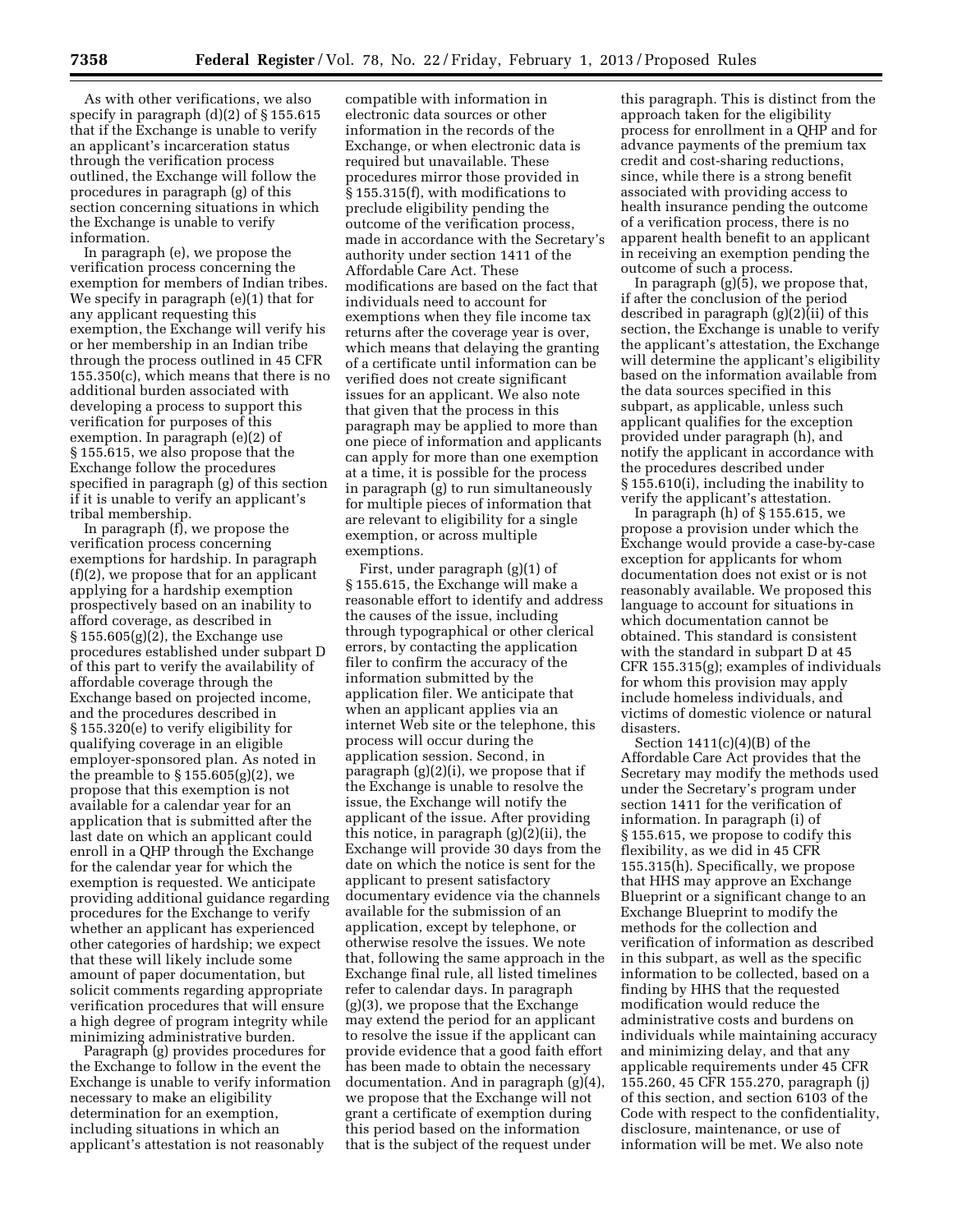that all information exchanges specified in this section will comply with 45 CFR 155.260 and 155.270.

In paragraph (j) of § 155.615, we propose that the Exchange will not require an applicant to provide information beyond what is necessary to support the process of the Exchange for eligibility determinations for exemptions, including the process for resolving inconsistencies described in § 155.615(g).

# e. Eligibility Redeterminations for Exemptions During a Calendar Year (§ 155.620)

Section 1411(f)(1) of the Affordable Care Act provides that the Secretary shall establish procedures for periodic redeterminations of eligibility. In § 155.620, we propose to codify this by providing that the Exchange will redetermine an individual's eligibility for an exemption if the Exchange receives and verifies new information as reported by an individual. Similar to the standards in 45 CFR 155.330, in paragraph (b) of § 155.620, we propose that the Exchange will require an individual with a certificate of exemption to report any changes related to the eligibility standards described in § 155.605.

In 45 CFR 155.330(b)(3), which relates to the redetermination process for eligibility for enrollment in a QHP and for insurance affordability programs, we provide that the Exchange may establish a reasonable threshold for changes in income, such that an individual who experiences a change in income that is below the threshold is not required to report such change. We also note, however, that the Exchange will always allow an individual to report a change of any size. The intent of this provision was to limit the burden associated with reporting very small changes in income, with the understanding that the reconciliation process for advance payments of the premium tax credit would ultimately resolve these differences. We considered proposing similar flexibility for the purpose of eligibility for exemptions, but chose not to due to the absence of a reconciliation process. We solicit comment as to whether we should establish such flexibility in this section.

Also, in paragraph (b)(2) of § 155.620, we propose that the Exchange would allow an individual to report changes by the channels acceptable for the submission of an exemption application.

In paragraph (c), we propose that the Exchange use the verification processes used at the point of initial application, as described in § 155.615, in order to

verify any changes reported by an individual prior to using the selfreported information in an eligibility determination for an exemption. In paragraph (c)(2), we propose that the Exchange notify an individual in accordance with § 155.610(i) after redetermining his or her eligibility based on a reported change. Lastly, in paragraph (c)(3), similar to standards established in 45 CFR 155.330(c), we propose that the Exchange will provide periodic electronic notifications regarding the requirements for reporting changes and an individual's opportunity to report any changes, to an individual who has a certificate of exemption and who has elected to receive electronic notifications, unless he or she has declined to receive such notifications.

We also note that unlike 45 CFR 155.330, we do not propose that the Exchange conduct periodic data matching regarding an individual's eligibility for an exemption. The data matches that are established in 45 CFR 155.330(d), which were established based on a combination of relevance to eligibility for insurance affordability programs and the availability of electronic data sources, relate to data that is not significant in determining eligibility for exemptions: Death, and whether an individual has been determined eligible for Medicare, Medicaid, CHIP, or the Basic Health Program (BHP), where applicable. Further, with the exception of income, we are unaware of electronic data sources with which it would be useful to conduct data matching for purposes of eligibility for exemptions, particularly given the fact that generally, exemptions that are provided by the Exchange will be provided for prior months based on actual information. And while income data are available, we do not believe that the administrative complexity associated with implementing these matches, which are not required under 45 CFR 155.330, produces sufficient benefit. We solicit comments as to whether we should establish similar data matching provisions, and if so, whether we should specify that the Exchange should handle changes identified through the matching process in a similar manner as to that specified in 45 CFR 155.330, or take a different approach.

Lastly, also unlike the eligibility process for enrollment in a QHP and for insurance affordability programs, we do not propose an annual Exchange redetermination process for exemptions. We believe that an individual's exemption status may change significantly from year to year, and have proposed in § 155.605 that certain

exemptions for which information is unlikely to change (i.e., the exemptions for members of an Indian tribe, and for members of recognized religious sects) remain in effect unless an individual reports that his or her status has changed. For all other exemptions, we propose that an individual who has a certificate of exemption will submit an application for any subsequent calendar year for which he or she requests the same exemption. We do anticipate, however, that the Exchange can expedite and streamline this process significantly through the use of online accounts and other administrative tools, and welcome comment regarding how this can occur, including whether it should be reflected explicitly in regulation.

### f. Options for Conducting Eligibility Determinations for Exemptions (§ 155.625)

As previously noted, section 1411 of the Affordable Care Act provides that the Secretary will establish a program for eligibility determinations for exemptions. As described above, in general, we propose that the Exchange conduct the eligibility process for exemptions. However, as noted in the State Exchange Implementation Questions and Answers released by HHS on November 29, 2011<sup>1</sup> and the Frequently Asked Questions on Exchanges, Market Reforms, and Medicaid released by HHS on December 10, 2012,2 based on significant comments and feedback from states, a state-based Exchange can be approved if it uses a federally-managed service to make eligibility determinations for exemptions. As such, in § 155.625, we propose this option, and we solicit comment regarding the specific configuration of a service that would be useful for states and also feasible within the time remaining for implementation.

First, in § 155.625(a), we propose that the Exchange may satisfy the requirements of this subpart by either executing all eligibility functions, directly or through contracting arrangements described in 45 CFR 155.110(a), or through the use of a federally-managed service, which is described in paragraph (b) of § 155.625.

Second, in § 155.625(b), we specify that the Exchange may implement an eligibility determination for an

<sup>1</sup>State Exchange Implementation Questions and Answers, published November 29, 2011: *[http://](http://cciio.cms.gov/resources/files/Files2/11282011/exchange_q_and_a.pdf.pdf)  [cciio.cms.gov/resources/files/Files2/11282011/](http://cciio.cms.gov/resources/files/Files2/11282011/exchange_q_and_a.pdf.pdf) exchange*\_*q*\_*and*\_*[a.pdf.pdf.](http://cciio.cms.gov/resources/files/Files2/11282011/exchange_q_and_a.pdf.pdf)* 

<sup>2</sup>Frequently Asked Questions on Exchanges, Market Reforms, and Medicaid, published December 10, 2012: *[http://cciio.cms.gov/resources/](http://cciio.cms.gov/resources/files/exchanges-faqs-12-10-2012.pdf) [files/exchanges-faqs-12-10-2012.pdf.](http://cciio.cms.gov/resources/files/exchanges-faqs-12-10-2012.pdf)*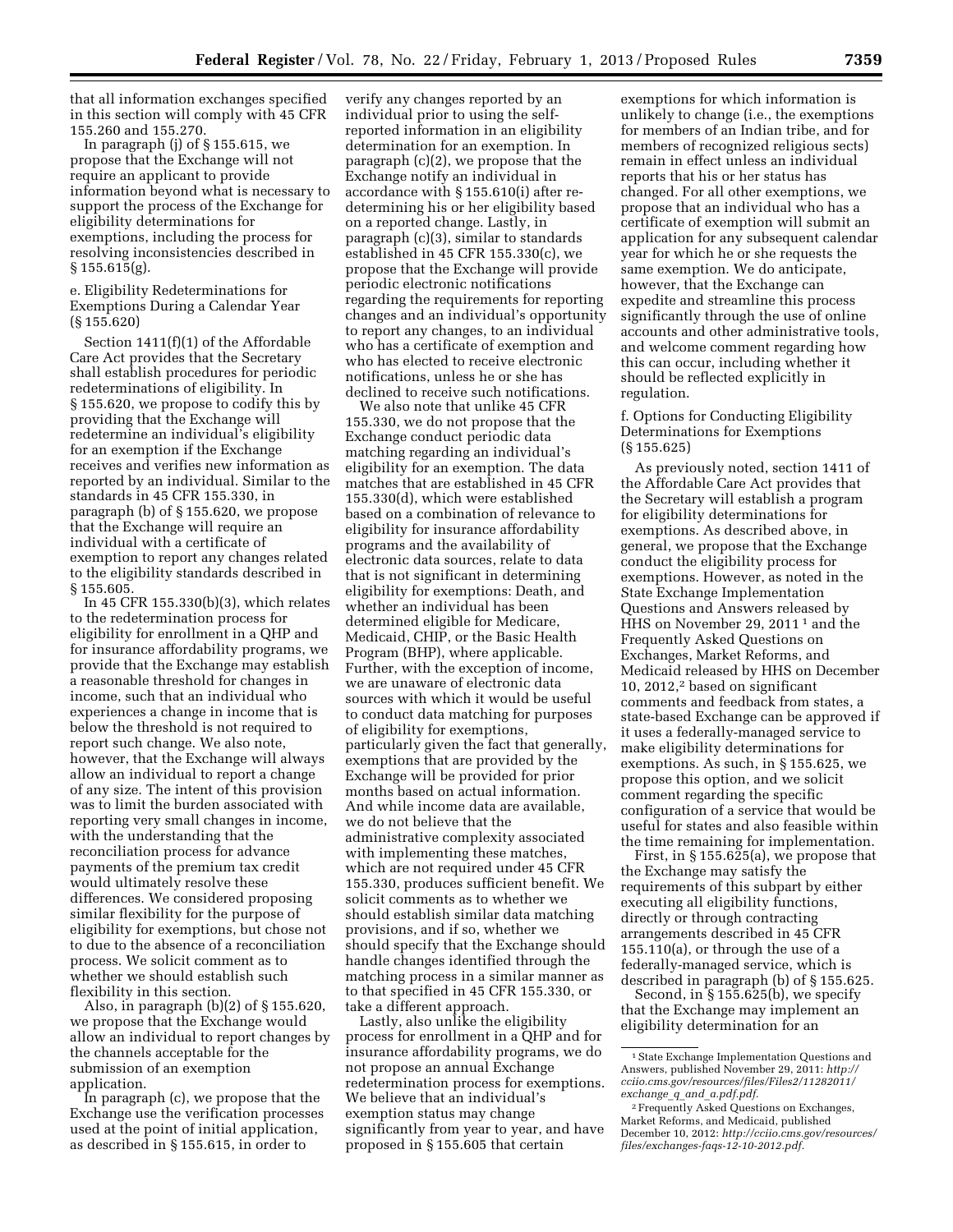exemption made by HHS, provided that the Exchange accepts the application, as specified in § 155.610(d), and issues the eligibility notice, as specified in § 155.610(i), and that verifications and other activities required in connection with eligibility determinations for exemptions are performed by the Exchange in accordance with the standards identified in this subpart or by HHS in accordance with the agreement described in paragraph (b)(4) of § 155.625. We also propose that under this option, the Exchange will transmit all applicant information and other information obtained by the Exchange to HHS, and adhere to HHS's determination. Lastly, in paragraph (b)(4), we propose that the Exchange and HHS enter into an agreement specifying their respective responsibilities in connection with eligibility determinations for exemptions.

We considered establishing a process under which HHS would accept the application for an exemption certificate and provide the notice under § 155.610(i), but did not propose this for two reasons. First, we believe that it is more straightforward, and also not administratively burdensome, for the Exchange to provide and accept the application, since the exemption application process shares similar features with the coverage application process, and the Exchange will be identified to applicants through outreach campaigns and other means as a primary contact point for many activities regarding the Affordable Care Act in a particular state. Further, it facilitates the provision of exemptions that originate through applications for eligibility for enrollment in a QHP and for insurance affordability programs, which will be accepted by the Exchange. Second, we propose that the Exchange issue the notice, and the certificate, as section  $1311(d)(4)(H)$  of the Affordable Care Act specifies that the Exchange must, ''\* \* \* grant a certification attesting that \* \* \* an individual is exempt \* \* \*'' Consequently, we see issuing the notice and any certificate as a necessary activity of the Exchange. We also believe that this does not present a significant administrative burden to the Exchange, since the contents of the notice can be standardized and provided by HHS. We solicit comments regarding maintaining these responsibilities at the Exchange, whether there are other responsibilities that should be specifically attributed to the Exchange or to HHS, and how this service can be implemented most

efficiently, including with a focus on the first year of operations.

In § 155.625(c), we outline the standards to which the Exchange will adhere when eligibility determinations are made in accordance with paragraph (b). Such standards include that the arrangement does not increase administrative costs and burdens on individuals, or increase delay, and that applicable requirements under 45 CFR 155.260, 155.270, and 155.315(i), and section 6103 of the Code are met with respect to the confidentiality, disclosure, maintenance or use of information. These are the same standards that are used in 45 CFR 155.302(d) regarding advance payments of the premium tax credit and costsharing reductions.

### g. Reporting (§ 155.630)

In § 155.630, we propose to codify the provisions specified in section 1311(d)(4)(I)(i) of the Affordable Care Act regarding reporting by the Exchange to IRS regarding eligibility determinations for exemptions. If the Exchange grants an individual a certificate of exemption in accordance with § 155.610(i), we propose that the Exchange will transmit to IRS the individual's name and SSN, exemption certificate number, and any additional information specified in additional guidance published by IRS in accordance with 26 CFR 601.601(d)(2). We solicit comment as to how this interaction can work as smoothly as possible.

# h. Right to Appeal (§ 155.635)

In § 155.635, we propose that the Exchange will include notice of the right to appeal and instructions for how to appeal in any notification issued in accordance with § 155.610(i) and § 155.625(b)(1). We propose that an individual may appeal any eligibility determination or redetermination made by the Exchange in relation to an exemption. Additional detail about the appeal process is described in subpart F of the proposed rule titled, ''Medicaid, Children's Health Insurance Programs, and Exchanges: Essential Health Benefits in Alternative Benefit Plans, Eligibility Notices, Fair Hearing and Appeal Processes for Medicaid and Exchange Eligibility Appeals and Other Provisions Related to Eligibility and Enrollment for Exchanges, Medicaid and CHIP, and Medicaid Premiums and Cost Sharing'' (78 FR 4719).

*B. Part 156—Health Insurance Issuer Standards Under the Affordable Care Act, Including Standards Related to Exchanges* 

Some individuals are currently enrolled in health coverage that is not statutorily designated as minimum essential coverage. Under section 5000A(f)(1)(E), the Secretary of Health and Human Services, in coordination with the Secretary of the Treasury, may designate other health benefits coverage as minimum essential coverage. This proposed rule would allow these individuals to keep their current coverage without incurring the shared responsibility payment for not maintaining minimum essential coverage, and would ensure that such coverage includes consumer protections.

This proposed rule proposes to designate certain types of existing coverage, not specified under section 5000A, as minimum essential coverage. Additionally, other types of coverage that are neither statutorily nor regulatory designated as minimum essential coverage in this regulation, may be recognized as minimum essential coverage if certain substantive and procedural requirements are met as proposed in this rule. These types of coverage, both those designated per se and those recognized by application are neither group health insurance coverage nor individual health insurance. Consumers with coverage recognized as minimum essential coverage in accordance with this regulation would be determined to have minimum essential coverage for purposes of the requirement to maintain minimum essential coverage.

Under section 36B of the Code, individuals eligible to enroll in minimum essential coverage other than coverage in the individual market are generally not eligible for the premium tax credit. Recognizing that some of the categories of coverage designated by the Secretary may be widely available, the Treasury Department will consider providing appropriate rules in guidance under Code section 36B to address when individuals are treated as eligible to enroll in various types of coverage designated by the Secretary.

# a. Definition of Minimum Essential Coverage (§ 156.600)

This proposed rule cross references the Treasury regulation under section 5000A of the Code for the definition of minimum essential coverage.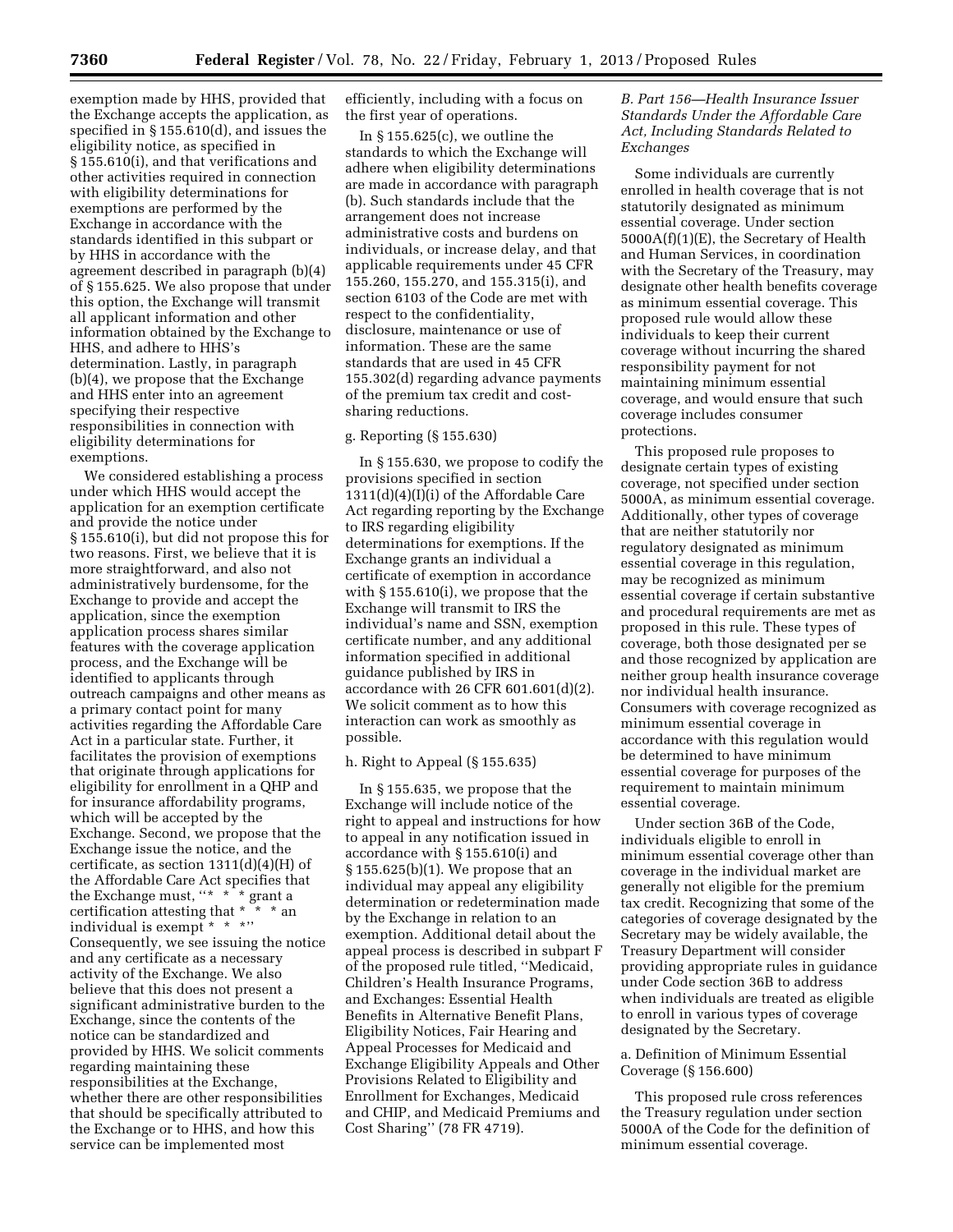b. Other Types of Coverage That Qualify as Minimum Essential Coverage (§ 156.602)

Prior to the Affordable Care Act, many people did not have access to employersponsored health coverage and could not qualify for, or otherwise seek alternatives to, individual health insurance coverage. Some individuals turned to other types of health coverage, such as self-funded student health coverage or state high risk pools.

We propose to specifically recognize certain types of coverage that have not been designated in the statute, as minimum essential coverage. HHS is familiar with the scope of coverage under these plans and they are comparable to other coverage that is designated as minimum essential coverage under the statute. The following types of coverage would be designated per se as minimum essential coverage for purposes of the minimum essential coverage requirement:

1. Self-funded student health insurance plans. Some institutions of higher education (as defined in the Higher Education Act of 1965) offer student health coverage to students with their own funds, assuming the risk for payment of claims. These plans are neither group health insurance nor individual insurance in most states.

2. Foreign health coverage. Many foreign nationals reside in this country and many of these individuals are covered by health coverage from their country of citizenship.

3. Refugee medical assistance supported by the Administration for Children and Families (45 CFR 400.90 through 400.107) This is a federallyfunded program that provides up to eight months of coverage to certain noncitizens who are considered refugees under the Immigration and Naturalization Act.

4. Medicare advantage plans. The Medicare program under part C of title XVIII of the Social Security Act, which provides Medicare parts A and B benefits through a private insurer. While these plans provide the same coverage as that described in part A of Title XVIII of the Social Security Act, section 5000A(f)(1)(a)(i) specifically designated only Medicare coverage under Part A of Title XVIII as minimum essential coverage.

5. AmeriCorps coverage (45 CFR 2522.250(b)). Coverage offered to AmeriCorps volunteers, which is the domestic counterpart to the Peace Corps.

The types of coverage enumerated above have been in existence for a significant period of time. Although

they vary in scope, they each provide a meaningful level of coverage that meets certain fundamental health needs for the people who are enrolled and protect against catastrophic losses. Three of the five are public programs, and even though student health plans are not individual or group market coverage, they are subject to certain consumer protections. Accordingly, individuals who wish to remain in these plans should not be subject to the shared responsibility payment under section 5000A of the Code. We welcome comments on these and whether there are other existing categories of coverage that should be recognized as minimum essential coverage. We also solicit comments regarding whether selffunded student health coverage should be limited to institutions of higher education, as defined by the Higher Education Act of 1965, or if coverage offered by other institutions, such as primary or secondary educational institution, or unaccredited educational institutions, should be included. Lastly, we included coverage for AmeriCorps volunteers in the list of types of coverage designated as minimum essential coverage. Coverage for Peace Corps volunteers is statutorily designated as minimum essential coverage, and since AmeriCorps is a similar organization, coverage offered to volunteers under AmeriCorp should be provided the same status as minimum essential coverage. We welcome comments on the inclusion of AmeriCorps coverage in the designated list.

State high risk pools are specifically noted in section 5000A(f)(1)(E) of the Code as coverage that could be designated by the Secretary as minimum essential coverage. This rule proposes that state high risk pools be designated as minimum essential coverage for a period of time to be determined by the Secretary. State high risk pools across the country vary in their coverage and benefits and some high risk pools may not substantially comply with the requirements of the Affordable Care Act, as specified in this proposed rule. Accordingly, while we are proposing that state high risk pools will initially be designated minimum essential coverage, we reserve the right to review and monitor the extent and quality of coverage, and in the future to reassess whether they should be designated minimum essential coverage or should be required to go through the process outlined in § 156.604 this proposed rule. We solicit comments on whether state high risk pools should automatically be designated as minimum essential

coverage or whether they should be required to follow the process outlined in § 156.604 of this proposed rule.

c. Requirements for Recognition as Minimum Essential Coverage for Types of Coverage not Otherwise Designated Minimum Essential Coverage in the Statute or This Regulation (§ 156.604)

In addition to the types of coverage recognized above, there may be other types of individual coverage that provide important coverage to enrollees comparable to the statutorily designated types of minimum essential coverage. Accordingly, the proposed rule outlines a process in which other types of coverage could seek to be recognized as minimum essential coverage. Such recognition would apply only to the particular plan sponsored by the submitting organization seeking recognition.

Employment-based coverage would not be recognized as minimum essential coverage through this proposed process. This is because employment-based group coverage is generally subject to the provisions of either ERISA, the Code and/or the PHS Act, and there is a separate statutory category of minimum essential coverage under the Department of Treasury's authority that addresses eligible employer-sponsored plans.

Coverage recognized as minimum essential coverage through this process would need to offer substantially the same consumer protections as those enumerated in the Title I of Affordable Care Act relating to non-grandfathered, individual coverage to ensure consumers are receiving the protections of the Affordable Care Act. Furthermore, setting standards for other coverage qualifying as minimum essential coverage creates a disincentive for the creation of coverage that is designed to circumvent the important consumer protections of the Affordable Care Act. We solicit comments on the proposed ''substantially comply'' standard as it applies to other types of individual coverage. We also solicit comments on the process for recognizing other coverage as minimum essential coverage.

We propose that sponsors of minimum essential coverage also meet other criteria specified by the Secretary. We anticipate that there may be organizational standards that could disqualify a type of coverage from being recognized as minimum essential coverage, such as if individuals are prohibited from membership in the organization based on a health factor. We seek comment on the types of criteria the Secretary should consider in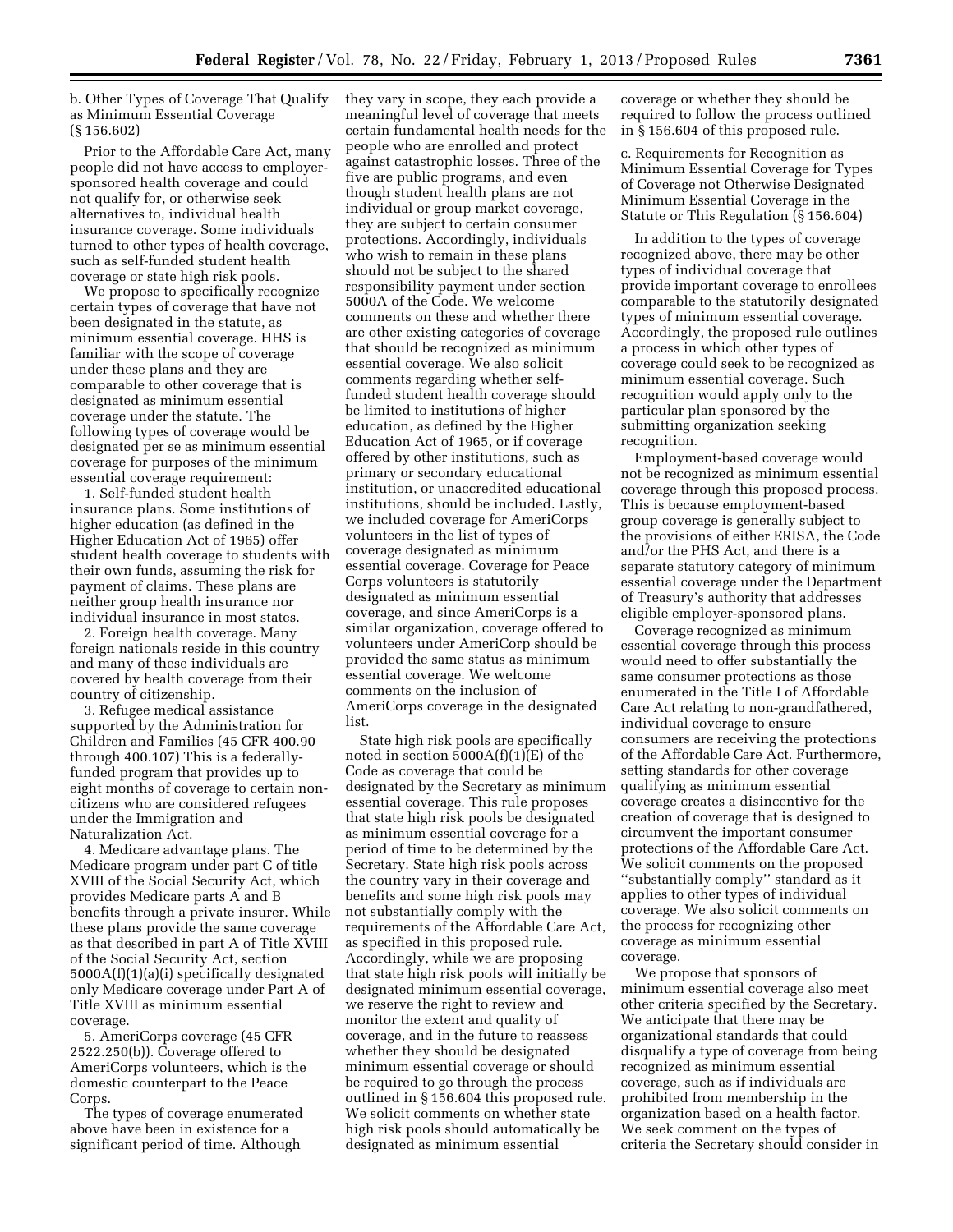this process as well as whether they should be added to the final rule.

We propose that sponsors of a plan that seeks to have such coverage recognized as minimum essential coverage adhere to certain procedures. Sponsors would submit to HHS electronically the following information: (1) Name of the organization sponsoring the plan; (2) name and title of the individual who is authorized to make, and makes, this certification on behalf of the organization; (3) address of the individual named above; (4) phone number of the individual named above; (5) number of enrollees; (6) eligibility criteria; (7) cost sharing requirements, including deductible and out-of-pocket maximum; (8) essential health benefits covered (as defined in § 1302(b) of the Affordable Care Act and its implementing regulations); and (9) a certification that the plan substantially complies with the provisions of Title I of the Affordable Care Act as applicable to non-grandfathered individual health insurance coverage. Once HHS receives a submission from a sponsor, it will review the information. If HHS determines that the coverage meets the necessary criteria to be recognized by the Secretary as minimum essential coverage, HHS would then inform the sponsor of the minimum essential coverage status of its coverage. This coverage would then be placed in a public list the types of coverage that have submitted information and have been determined by the Secretary to meet the eligibility requirements to be recognized as minimum essential coverage. The proposed rule also provides the Secretary the authority to revoke the minimum essential coverage status of a type of coverage that had previously been recognized minimum essential coverage if it has been determined that the coverage no longer meets the requirements to be minimum essential coverage. We solicit comments on whether there should be an appeal process for sponsors of coverage that had the minimum essential coverage status revoked by the Secretary. Such an appeal process could be internal within HHS, where the initial decision to revoke would be reviewed by an HHS staff person other than the one who made the initial decision. Comments are also welcome on whether this appeal process should be available to sponsors whose initial request for recognition of minimal essential coverage status for their coverage was denied by HHS.

# d. HHS Audit Authority (§ 156.606)

Under this proposed rule, HHS would have the ability to audit plans to ensure the accuracy of the certification either

randomly or when triggered by certain information. For example, errors in the submission, complaints from enrollees, communications with state insurance regulators, media reports, etc., may result in an audit of a sponsoring organization.

We believe this process strikes the appropriate balance between efficiency and ensuring compliance. Comments are solicited on the proposed procedures and if and when audits should be conducted. Comments are also welcome on whether sponsors of the types of coverage that have been designated as minimum essential coverage in the proposed rule should also submit the above information required to CMS.

Once recognized as minimum essential coverage, a plan would have to provide notice to its enrollees, specifying that the plan has been recognized as minimum essential coverage for the purposes of the individual coverage requirement. This notice could be included in existing enrollment materials and in other plan documents. The sponsor of any plan recognized as minimum essential coverage would also be required to provide the annual information reporting to the IRS specified in section 6055 of the Code and furnish statements to individuals enrolled in such coverage to assist them in establishing that they are not subject to the shared responsibility payment of section 5000A of the Code. We request comments on whether all plans and programs designated as minimum essential coverage under this regulation must provide notice to enrollees, or only plans recognized through the process in § 156.604 of this regulation.

### **III. Collection of Information Requirements**

Under the Paperwork Reduction Act of 1995, we are required to provide 60 day notice in the **Federal Register** and solicit public comment before a collection of information requirement is submitted to the Office of Management and Budget (OMB) for review and approval. In order to fairly evaluate whether an information collection should be approved by OMB, section 3506(c)(2)(A) of the Paperwork Reduction Act of 1995 requires that we solicit comment on the following issues:

• The need for the information collection and its usefulness in carrying out the proper functions of our agency.

• The accuracy of our estimate of the information collection burden.

• The quality, utility, and clarity of the information to be collected.

• Recommendations to minimize the information collection burden on the affected public, including automated collection techniques.

The proposed rule entitled ''Exchange Functions: Eligibility for Exemptions'' proposes standards with regard to the minimum function of an Exchange to perform eligibility determinations and issue certificates of exemption from the shared responsibility payment. The rule proposes standards related to eligibility for exemptions, including the verification and eligibility determination process, eligibility redeterminations, options for conducting eligibility determinations, and reporting related to exemptions. The rule also proposes to designate certain types of coverage as minimum essential coverage and outlines substantive and procedural requirements that other types of coverage must fulfill in order to be recognized as minimum essential coverage under section 5000A(f)(5) of the Code, as added by the Affordable Care Act.

This section outlines the information collection requirements in the proposed regulation that will be addressed through this notice and comment process under the Paperwork Reduction Act (PRA). We are soliciting public comment on each of these issues for the following sections of the proposed rule that contain information collection requirements (ICRs). We used data from the Bureau of Labor Statistics to derive average costs for all estimates of salary in establishing the information collection requirements. Salary estimates include the cost of fringe benefits, calculated at 30.4 percent of salary, which is based on the June 2012 Employer Costs for Employee Compensation report by the U.S. Bureau of Labor Statistics. Additionally, we used estimates from the Congressional Budget Office to derive estimates of the number of exemption applications we anticipate Exchanges to receive, and the number of exemption eligibility determination notifications we anticipate Exchanges to generate.

#### *1. Exemption Application (§ 155.610)*

Throughout this subpart, we propose that the Exchange collect attestations from applicants for a certificate of exemption. These attestations will be collected using the application described in § 155.610(a). In § 155.610(a), we provide that the Exchange use an application created by HHS to collect the information necessary for determining eligibility for and granting certificates of exemption. The burden associated with this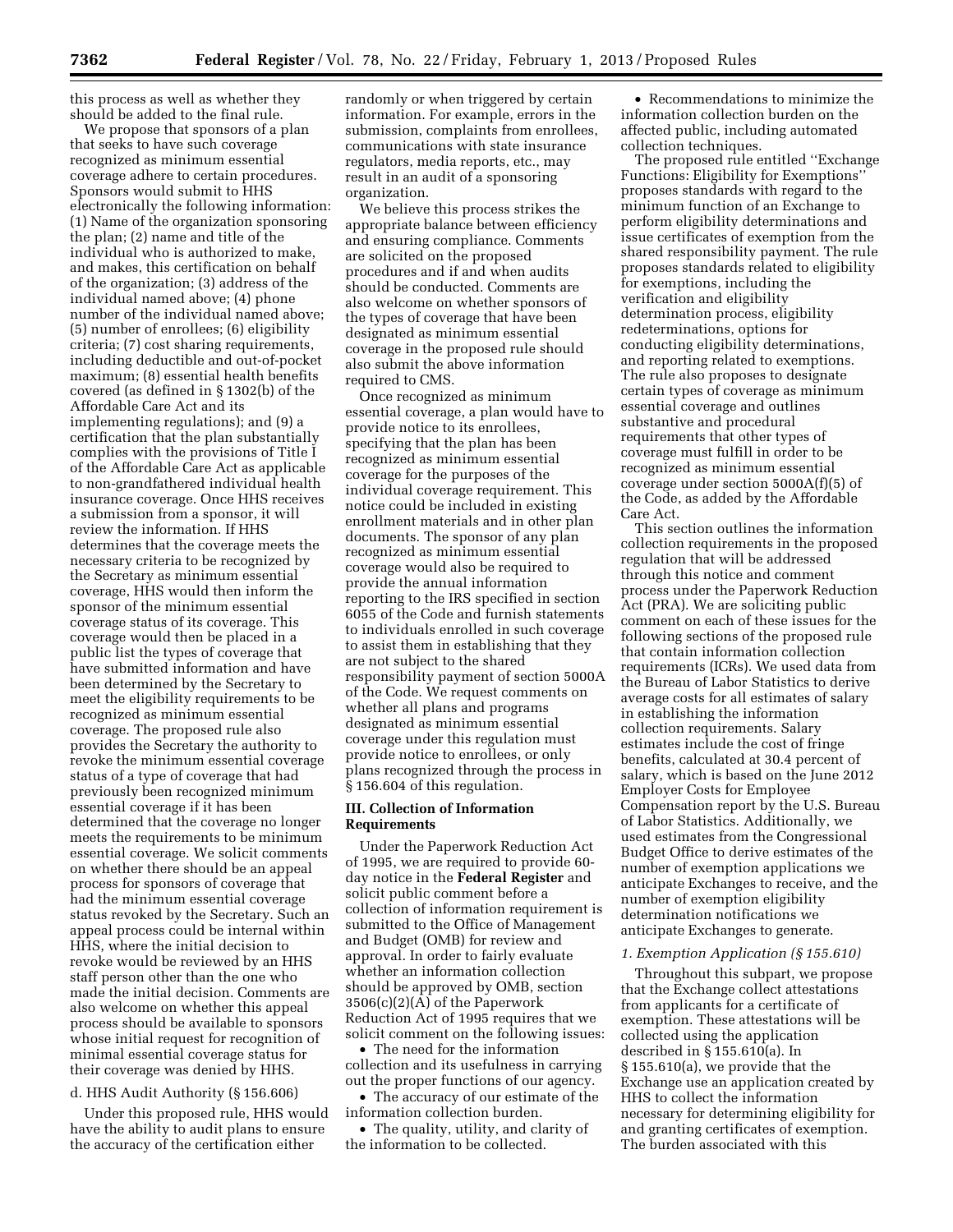requirement is the time and effort estimated for an applicant to complete an application. The exemption application may be available in both paper and electronic formats. An electronic application process would vary depending on each applicant's circumstances and which exemption an applicant is applying for, such that an applicant is only presented with questions relevant to the exemption for which he or she is applying. The goal is to solicit sufficient information so that in most cases no further inquiry will be needed. We estimate that on average, it will take .27 hours (16 minutes) for an application filer to complete an application, which is based on the estimates created for the single, streamlined application for enrollment in a QHP 3, with a 90% electronic/10% paper mix (noting that no specific application channel is specified in this proposed rule). While the Congressional Budget Office 4 estimates that 24 million individuals would be exempt from the shared responsibility penalty in 2016, it is unclear how many individuals will seek these exemptions from an Exchange. Some of these individuals will apply for and receive an exemption through the tax filing process, while others will apply for and receive an exemption through the Exchange. Therefore, of the 24 million individuals, we conservatively anticipate that approximately half will apply for an exemption through the Exchange, and half will seek an exemption through the tax filing process and specifically seek comment on this assumption. Accordingly, we estimate that approximately 12 million applications for exemptions will be submitted to the Exchange for calendar year 2016, for a total of 3.2 million burden hours. We also note that some individuals will apply for an exemption but be determined ineligible for an exemption, but it is difficult for us to estimate this number, and that in an unknown number of cases, multiple individuals in a single household may submit a single application.

We do not estimate any cost to the Exchanges of evaluating the exemption applications. For the purposes of this estimate, we expect all applications to be submitted electronically and

processed through the system, which would result in no additional labor costs to evaluate and review the exemption applications. We request comment on this assumption.

We estimate that the cost to develop the exemption application will be significantly less than the estimated cost of developing the coverage application because the coverage application takes into account additional factors necessary in order to perform eligibility determinations for insurance affordability programs. We also note that as with the coverage application, HHS will be releasing a model application for use by Exchanges, which will significantly decrease the burden associated with the implementation of the application. On average, we estimate that the implementation of the exemption application will take approximately 1,059 hours of software development at a labor cost of \$98.50 per hour, for a total cost of \$104,312 per Exchange and a total cost of \$5,319,887 for 51 Exchanges.

# *2. Notices (§§ 155.610, 155.615, 155.620)*

Several provisions in subpart G outline specific notices that the Exchange will send to individuals during the exemption eligibility determination process, including the notice of eligibility determination described in § 155.610(i). The purpose of these notices is to alert an applicant of his or her eligibility determination for an exemption and related actions taken by the Exchange. To the extent that an applicant is determined eligible for an exemption, the notice of eligibility determination described in § 155.610(i) will serve as the certificate of exemption. Accordingly, we do not provide a separate burden estimate for the certificates of exemption described throughout this subpart. When possible, we anticipate that the Exchange will consolidate notices when multiple members of a household are applying together and receive an eligibility determination at the same time. Consistent with 45 CFR 155.230(d), the notice may be in paper or electronic format, based on the election of an individual, will be in writing, and will be sent after an eligibility determination has been made by the Exchange; these are the same standards that are used for eligibility notices for enrollment in a QHP through the Exchange and for insurance affordability programs, as described in 45 CFR 155.310(g). It is difficult to estimate the number of applicants that will opt for electronic versus paper notices, although we anticipate that a large volume of

applicants will request electronic notification. We estimated the associated mailing costs for the time and effort needed to mail notices in bulk to applicants who request paper notices.

We expect that the exemption eligibility determination notice will be dynamic and include information tailored to all possible outcomes of an application throughout the eligibility determination process. A health policy analyst, senior manager, and an attorney would review the notice. HHS is currently developing model notices, which will decrease the burden on Exchanges associated with providing such notices. If a state opts to use the model notices provided by HHS, we estimate that the Exchange effort related to the development and implementation of the exemption eligibility determination notice will necessitate 44 hours from a health policy analyst at an hourly cost of \$49.35 to learn exemptions rules and draft notice text; 20 hours from an attorney at an hourly cost of \$90.14, and four hours from a senior manager at an hourly cost of \$79.08 to review the notice; and 32 hours from a computer programmer at an hourly cost of \$52.50 to conduct the necessary development. In total, we estimate that this will take a total of 100 hours for each Exchange, at a cost of approximately \$5,971 per Exchange and a total cost of \$304,497 for 51 Exchanges. For most notices outlined in subpart G of this proposed rule, we estimate that the notice development as outlined in the paragraph above, including the systems programming, would take each Exchange an estimated 100 hours to complete in the first year.

We expect that the burden on the Exchange to maintain this notice will be significantly lower than to develop it. We estimate that it will take each professional approximately a quarter of the time to maintain the notice as compared to developing the notice. Accordingly, we estimate the maintenance of the eligibility determination notice in subsequent years will necessitate 11 hours from a health policy analyst at an hourly cost of \$49.35; 5 hours from an attorney at an hourly cost of \$90.14; one hour from a senior manager at an hourly cost of \$79.08 and eight hours from a computer programmer at an hourly cost of \$52.50. In total, we estimate that this will take a total of 25 hours for each Exchange, at a cost of approximately \$1,492 per Exchange and a total cost of \$76,092 for 51 Exchanges.

Pursuant to section 5000A of the Code, the Secretary of Treasury must collect the necessary data from QHP issuers to determine the national

<sup>3</sup>The estimates may be found in the information collection request entitled, ''Data Collection to Support Eligibility Determinations for Insurance Affordability Programs and Enrollment through Affordable Insurance Exchanges, Medicaid and<br>Children's Health Insurance Program Agencies.'

<sup>&</sup>lt;sup>4</sup> Congressional Budget Office, "Payments of Penalties for Being Uninsured Under the Affordable Care Act,'' September 2012 *[http://cbo.gov/sites/](http://cbo.gov/sites/default/files/cbofiles/attachments/09-19-12-Indiv_Mandate_Penalty.pdf) [default/files/cbofiles/attachments/09-19-12-Indiv](http://cbo.gov/sites/default/files/cbofiles/attachments/09-19-12-Indiv_Mandate_Penalty.pdf)*\_ *Mandate*\_*[Penalty.pdf](http://cbo.gov/sites/default/files/cbofiles/attachments/09-19-12-Indiv_Mandate_Penalty.pdf)*.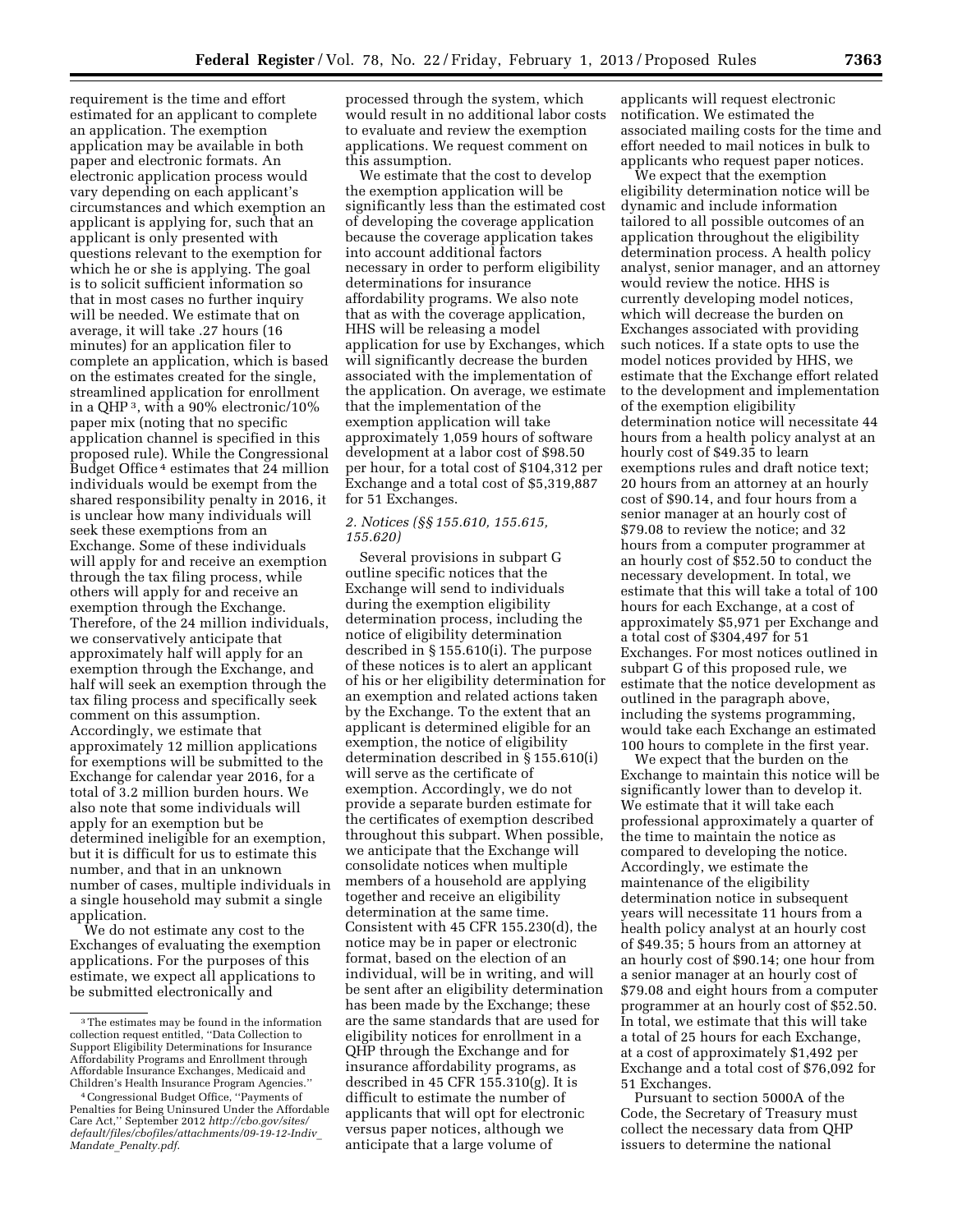average bronze monthly premiums in order to assist in the computation of the shared responsibility payment. As such, HHS must request the monthly premium for all bronze level QHP's through all 51 Exchanges from QHP issuers. The burden associated on states and QHP issuers is already included in the information collection request entitled, ''Initial Plan Data Collection to Support QHP Certification and other Financial Management and Exchange Operations,'' and as such, we do not include a separate burden estimate here. As this information is already being collected for another purpose, there will be no additional burden on QHP issuers or states.

## *3. Electronic Transmissions (§§ 155.615, 155.630)*

Section 155.615 specifies that the Exchange will utilize applicable procedures established under subpart D of the Exchange final rule in order to obtain data through electronic data sources for purposes of determining eligibility for and granting certificates of exemption. This involves the electronic transmission of data through procedures established under subpart D in order to verify an applicant's incarceration status, to verify eligibility for qualifying coverage in an eligible employersponsored plan, and to determine eligibility for advance payments of the premium tax credit. Section 155.615 also includes additional electronic transmissions that are specific to the eligibility process for exemptions, including those related to health care sharing ministries and religious conscience. In section 155.630, we propose that the Exchange will provide relevant information to IRS regarding certificates of exemption for the purposes of tax administration, such as the name and other identifying information for the individual who received the exemption. As we expect that these transmissions of information will all be electronic, and through the same channels used for reporting to IRS established in § 155.340, we do not anticipate for there to be any additional burden other than that which is required to design the overall eligibility and enrollment system. We do not provide a burden estimate for the electronic transmissions, as the cost is incorporated into the development of the IT system for the Exchange eligibility and enrollment system.

### *4. Verification and Change Reporting (§§ 155.615, 155.620)*

The Exchange will use the same verification processes for new applications and for changes that are

reported during the year. This includes the process for situations in which the Exchange is unable to verify the information necessary to determine an applicant's eligibility, which is described in section 155.615(g). It is not possible at this time to provide estimates for the number of applicants for whom additional information will be required to complete an eligibility determination, but we anticipate that this number will decrease as applicants become more familiar with the eligibility process for exemptions and as more data become available electronically. As such, for now, we estimate the burden associated with the processing of documentation for one submission from an applicant. We note that the burden associated with this provision is one hour for an individual to collect and submit documentation, and 12 minutes for eligibility support staff at an hourly cost of \$28.66 to review the documentation, for a total cost of \$6 per document submission.

## *5. ICRs Regarding Agreements (§ 155.625)*

These provisions propose that an Exchange that decides to utilize the HHS service for making eligibility determinations for exemptions will enter into a written agreement with HHS. These agreements are necessary to ensure that the use of the service will minimize burden on individuals, ensure prompt determinations of eligibility without undue delay, and provide for secure, timely transfers of application information.

The burden associated with these provisions is the time and effort necessary for the Exchange to establish an agreement with HHS. We estimate that the creation of the necessary agreement will necessitate 35 hours from a health policy analyst at an hourly cost of \$49.35, and 35 hours from an operations analyst at an hourly cost of \$54.45 to develop the agreement; and 30 hours from an attorney at an hourly cost of \$90.14 and five hours from a senior manager at an hourly cost of \$79.14 to review the agreement. Accordingly, the total burden on the Exchange associated with the creation of the necessary agreement will be approximately 105 hours and \$6,733 per Exchange, for a total cost of \$343,382 for 51 Exchanges.

# *6. ICRs Regarding Minimum Essential Coverage (§§ 156.604(a)(3), 156.604(c))*

Organizations that currently provide health coverage that are not statutorily specified and not designated as minimum essential coverage in this regulation may submit a request to CMS that their coverage be recognized as

minimum essential coverage. As described in § 156.604(a)(3), sponsoring organizations would have to electronically submit to CMS information regarding their plans and certify that their plans meet substantially all of the requirements in the Title I of Affordable Care Act, as applicable to non-grandfathered, individual coverage. Because we do not know how many sponsoring organizations would submit a request, we have estimated the burden for one entity. We seek comments on how many organizations are likely to submit such requests. The burden associated with this certification includes the time needed to collect and input the necessary plan information, and maintain a copy for recordkeeping by clerical staff and for a manager and legal counsel to review it and for a senior executive to review and sign it. The certification would be submitted to CMS electronically at minimal cost. We estimate that it would take a combined total of 4.25 hours (3 hours for clerical staff at an hourly cost of 30.64, 0.5 hour for a manager at an hourly cost of \$55.22, 0.5 hours for legal counsel at an hourly cost of \$83.10 and 0.25 hours for a senior executive at an hourly cost of \$112.43) to prepare and submit the information and certification to CMS and to retain a copy for recordkeeping purposes. The total cost for one organization is estimated to be approximately \$190.

Section 156.604(c) specifies that sponsoring organizations whose health coverage are recognized as minimum essential coverage would have to provide a notice to enrollees informing them that the plan has been recognized minimum essential coverage for the purposes of the individual coverage requirement. The notice requirement may be satisfied by inserting the model statement provided in this proposed rule into existing plan documents. Plan documents are usually reviewed and updated annually before a new plan year begins. Sponsoring organizations may insert the model language in their plan documents at that time at minimal cost. Once the notice is included in the plan documents the first year, no additional cost will be incurred in future years. Therefore this notice is not subject to the Paperwork Reduction Act of 1995.

The sponsor of any type of coverage recognized as minimum essential coverage would also be required to provide the annual information reporting to the IRS specified in section 6055 of the Code and furnish statements to individuals enrolled in such coverage to assist them in establishing that they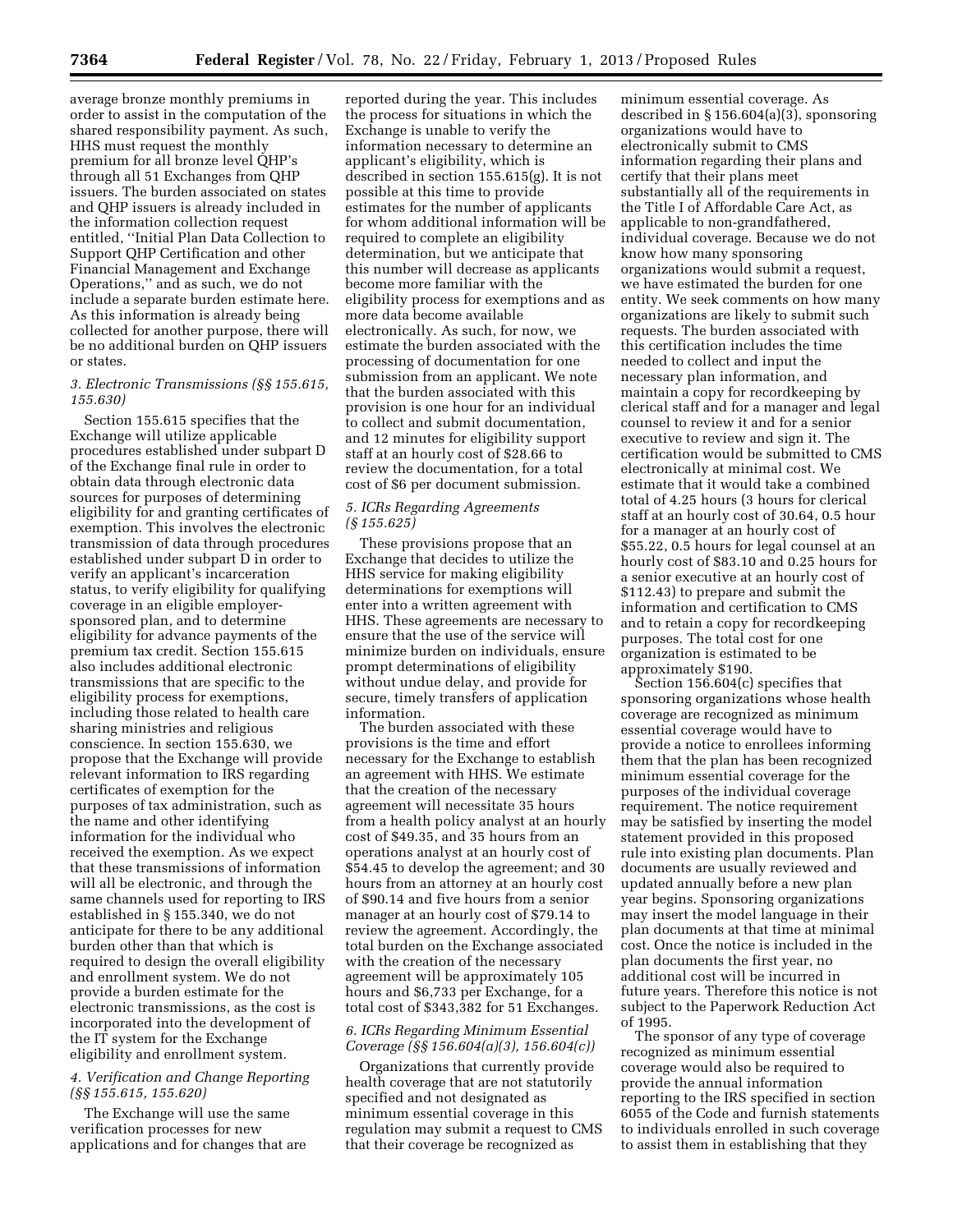are not subject to the shared responsibility payment of section 5000A of the Code. The Department of

Treasury plans to publish for public comment, in accordance with the Paperwork Reduction Act of 1995 (44 U.S.C. Chapter 35), the required ICRs in the near future.

|  | TABLE 1-PROPOSED ANNUAL INFORMATION COLLECTION REQUIREMENTS |
|--|-------------------------------------------------------------|
|--|-------------------------------------------------------------|

| Regulation section(s) | OMB<br>control<br>No.                                                | Number of<br>respondents | Number of<br>responses       | Burden<br>per response<br>(hours)          | Total annual<br>burden<br>(hours)                    |
|-----------------------|----------------------------------------------------------------------|--------------------------|------------------------------|--------------------------------------------|------------------------------------------------------|
|                       | 0938—New<br>0938-New<br>0938—New<br>0938-New<br>0938-New<br>0938-New | 51<br>12.000.000         | 51<br>12,000,000<br>51<br>51 | 1.059<br>0.27<br>125<br>0.2<br>105<br>4.25 | 54.009<br>3,200,000<br>6.275<br>0.2<br>5.355<br>4.25 |
| Total                 |                                                                      |                          |                              |                                            | 3,265,643                                            |

#### *C. Submission of PRA-Related Comments*

We have submitted a copy of this proposed rule to OMB for its review of the rule's information collection and recordkeeping requirements. These requirements are not effective until they have been approved by OMB.

To obtain copies of the supporting statement and any related forms for the proposed paperwork collections referenced above, access the CMS Web site at *<http://www.cms.hhs.gov/> [Paperwork@cms.hhs.gov,](mailto:Paperwork@cms.hhs.gov)* or call the Reports Clearance Office at 410–786– 1326.

We invite public comments on these potential information collection requirements. If you comment on these information collection and recordkeeping requirements, please do either of the following:

1. Submit your comments electronically as specified in the **ADDRESSES** section of this proposed rule; or

2. Submit your comments to the Office of Information and Regulatory Affairs, Office of Management and Budget, Attention: CMS Desk Officer, (CMS—9958–P) Fax: (202) 395–5806; or Email: *OIRA*\_*[submission@omb.eop.gov.](mailto:OIRA_submission@omb.eop.gov)* 

#### **IV. Response to Comments**

Because of the large number of public comments we normally receive on **Federal Register** documents, we are not able to acknowledge or respond to them individually. We will consider all comments we receive by the date and time specified in the **DATES** section of this preamble, and, when we proceed with a subsequent document, we will respond to the comments in the preamble to that document.

### **V. Summary of Regulatory Impact Statement**

# *A. Overall Impact*

We have examined the impact of this rule as required by Executive Order 12866 on Regulatory Planning and Review (September 30, 1993) and Executive Order 13563 on Improving Regulation and Regulatory Review (January 18, 2011). Executive Orders 12866 and 13563 direct agencies to assess all costs and benefits of available regulatory alternatives and, if regulation is necessary, to select regulatory approaches that maximize net benefits (including potential economic, environmental, public health and safety effects, distributive impacts, and equity). This rule has been designated a ''significant regulatory action'' under Executive Order 12866. Accordingly, this rule has been reviewed by the Office of Management and Budget.

The exemption provisions of this proposed rule set forth how and what exemptions can be received through the Exchange. Given the statute, these rules would generate exemption request activity; the proposed rules could also potentially affect the amount of shared responsibility payments made in a given year and the number of individuals who would enroll in health insurance plans to avoid shared responsibility payments. The impact of the proposed minimum essential coverage provisions would be similar; individuals whose coverage would be designated minimum essential coverage, under the authority of the Secretary of Health and Human Services to designate other health benefit coverage as minimum essential coverage, would, in the absence of the rule, pay shared responsibility payments or switch health insurance coverage so as not to incur those penalties.

As noted in our discussion, above, of information collection requirements,

while CBO estimates that 24 million individuals would be exempt from the penalty in 2016, it is unclear how many individuals will seek these exemptions from an Exchange. These submissions would be associated with a variety of effects, including: costs to Exchanges to review the exemption requests; costs to applicants to request exemptions and retain documents; potential effects on enrollment in health coverage and its benefits; and a transfer from the federal government to individuals receiving exemptions in cases in which there is a foregone shared responsibility payment.

We note that the cost to an applicant of submitting a request and retaining documents is bounded above by the expected shared responsibility payment; otherwise, he or she would not necessarily apply for the exemption. Though we currently lack data to precisely characterize the effects of these proposed provisions, we note that the potential number of individuals seeking exemptions through the Exchange could place the overall impact of the proposed rule over the \$100 million threshold for economic significance, even at a low economic cost per individual. The minimum essential coverage provisions included in this proposed rule could lead to transfers from the federal government to affected individuals (in this case, individuals whose coverage is designated to be minimum essential coverage) and have effects on health coverage enrollment (e.g., decreased switching between plans). Decreased switching between plans would entail time savings for affected individuals and uncertain effects on premium payments and use of medical services and products. We currently lack data to estimate the number of individuals whose coverage would be designated minimum essential coverage by this proposed rule. In light of our incomplete data and quantification of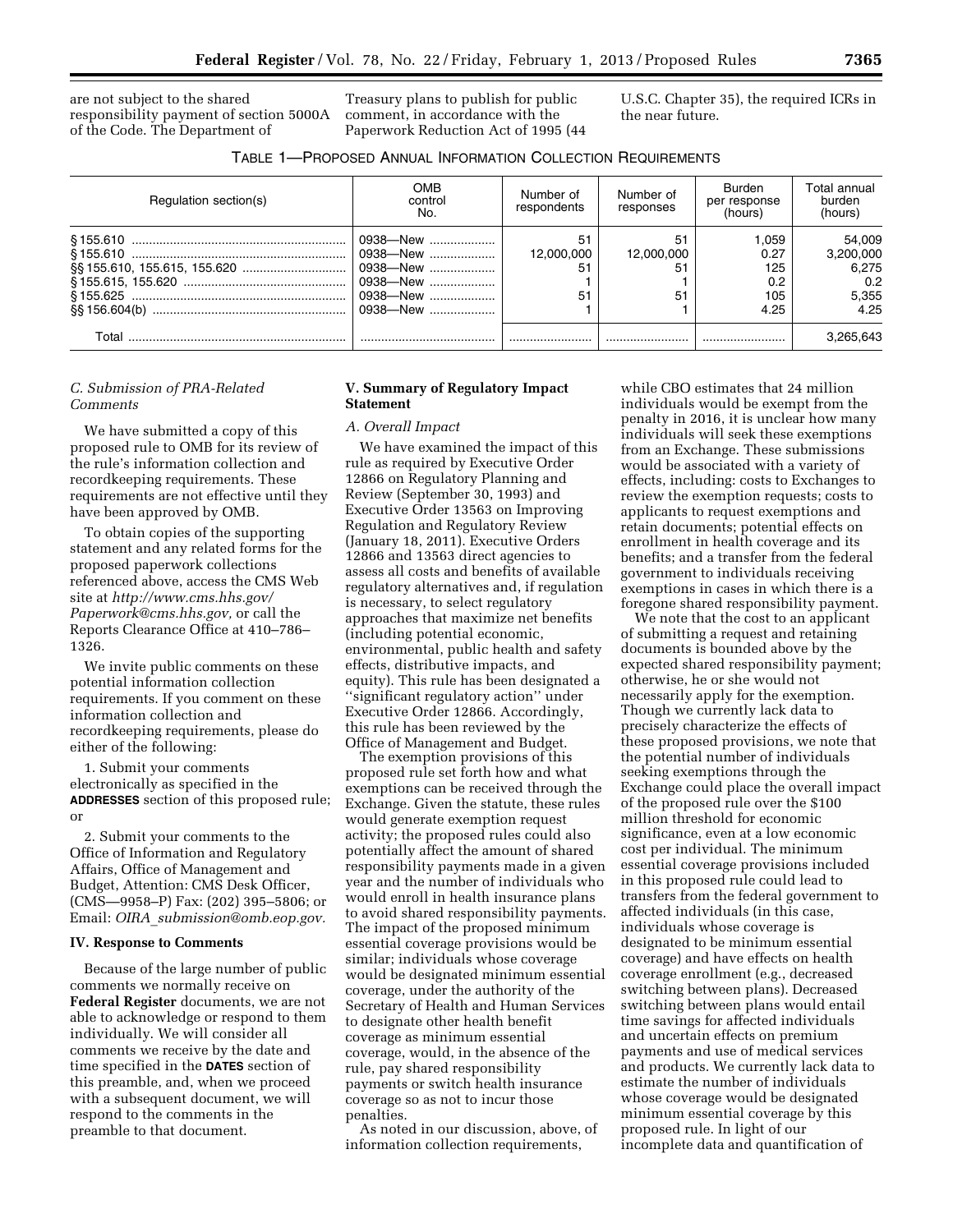impacts, we request data and comments on all likely economic effects of the provisions of this proposed rule.

# **VI. Regulatory Flexibility Act**

The Regulatory Flexibility Act (5 U.S.C. 601 et seq.) (RFA) requires agencies to prepare an initial regulatory flexibility analysis to describe the impact of the proposed rule on small entities, unless the head of the agency can certify that the rule will not have a significant economic impact on a substantial number of small entities. The Act generally defines a ''small entity'' as (1) a proprietary firm meeting the size standards of the Small Business Administration (SBA); (2) a not-forprofit organization that is not dominant in its field; or (3) a small government jurisdiction with a population of less than 50,000. States and individuals are not included in the definition of ''small entity.'' HHS uses as its measure of significant economic impact on a substantial number of small entities a change in revenues of more than 3 to 5 percent. As the burden for this proposed regulation falls on either Exchanges or individuals, the proposed regulations will not have a significant economic impact on a substantial number of small entities, and therefore, a regulatory flexibility analysis is not required.

### **VII. Unfunded Mandates**

Section 202 of the Unfunded Mandates Reform Act of 1995 (UMRA) requires that agencies assess anticipated costs and benefits before issuing any rule whose mandates require spending in any 1 year of \$100 million in 1995 dollars, updated annually for inflation, by state, local, or tribal governments, in the aggregate, or by the private sector. In 2012, that threshold is approximately \$139 million. This final rule does not mandate expenditures by state governments, local governments, tribal governments, in the aggregate, or the private sector, of \$136 million. The majority of state, local, and private sector costs related to implementation of the Affordable Care Act were described in the RIA accompanying the March 2012 Medicaid eligibility rule. Furthermore, the proposed rule does not set any mandate on states to set up an Exchange.

### **VIII. Federalism**

Executive Order 13132 establishes certain requirements that an agency must meet when it promulgates a proposed rule that imposes substantial direct effects on states, preempts state law, or otherwise has federalism implications. We wish to note again that the impact of changes related to

implementation of the Affordable Care Act were described in the RIA associated with the Exchange final rule. As discussed in the Exchange final rule RIA, we have consulted with states to receive input on how the various Affordable Care Act provisions codified in this proposed rule would affect states.

Because states have flexibility in designing their Exchange, state decisions will ultimately influence both administrative expenses and overall premiums. However, because states are not required to create an Exchange, these costs are not mandatory. For states electing to create an Exchange, the initial costs of the creation of the Exchange will be funded by Exchange Planning and Establishment Grants. After this time, Exchanges will be financially self-sustaining with revenue sources left to the discretion of the state. In the Department's view, while this proposed rule does not impose substantial direct costs on state and local governments, it has federalism implications due to direct effects on the distribution of power and responsibilities among the state and federal governments relating to determining standards relating to health insurance coverage (that is, for QHPs) that is offered in the individual and small group markets. Each state electing to establish a state-based Exchange must adopt the federal standards contained in the Affordable Care Act and in this proposed rule, or have in effect a state law or regulation that implements these federal standards. However, the Department anticipates that the federalism implications (if any) are substantially mitigated because states have choices regarding the structure and governance of their Exchanges. Additionally, the Affordable Care Act does not require states to establish an Exchange; but if a state elects not to establish an Exchange or the state's Exchange is not approved, HHS, will establish and operate an Exchange in that state. Additionally, states will have the opportunity to participate in state Partnership Exchanges that would allow states to leverage work done by other states and the federal government, and will be able to leverage a federallymanaged service for eligibility determination for exemptions.

In compliance with the requirement of Executive Order 13132 that agencies examine closely any policies that may have federalism implications or limit the policy making discretion of the states, the Department has engaged in efforts to consult with and work cooperatively with affected states, including participating in conference

calls with and attending conferences of the National Association of Insurance Commissioners, and consulting with state officials on an individual basis.

Pursuant to the requirements set forth in section 8(a) of Executive Order 13132, and by the signatures affixed to this regulation, the Department certifies that CMS has complied with the requirements of Executive Order 13132 for the attached proposed regulation in a meaningful and timely manner.

#### **IX. Congressional Review Act**

This proposed rule is subject to the Congressional Review Act provisions of the Small Business Regulatory Enforcement Fairness Act of 1996 (5 U.S.C. 801 et seq.), which specifies that before a rule can take effect, the federal agency promulgating the rule shall submit to each House of the Congress and to the Comptroller General a report containing a copy of the rule along with other specified information, and has been transmitted to Congress and the Comptroller General for review.

In accordance with the provisions of Executive Order 12866, this regulation was reviewed by the Office of Management and Budget.

# **List of Subjects**

#### *45 CFR Part 155*

Administrative practice and procedure, Advertising, Brokers, Conflict of interest, Consumer protection, Grant programs—health, Grants administration, Health care, Health insurance, Health maintenance organization (HMO), Health records, Hospitals, Indians, Individuals with disabilities, Loan programs—health, Organization and functions (Government agencies), Medicaid, Public assistance programs, Reporting and recordkeeping requirements, Safety, State and local governments, Technical assistance, Women, and Youth.

### *45 CFR Part 156*

Administrative practice and procedure, Advertising, Advisory committees, Brokers, Conflict of interest, Consumer protection, Grant programs—health, Grants administration, Health care, Health insurance, Health maintenance organization (HMO), Health records, Hospitals, Indians, Individuals with disabilities, Loan programs—health, Organization and functions (Government agencies), Medicaid, Public assistance programs, Reporting and recordkeeping requirements, Safety, State and local governments, Sunshine Act, Technical Assistance, Women, and Youth.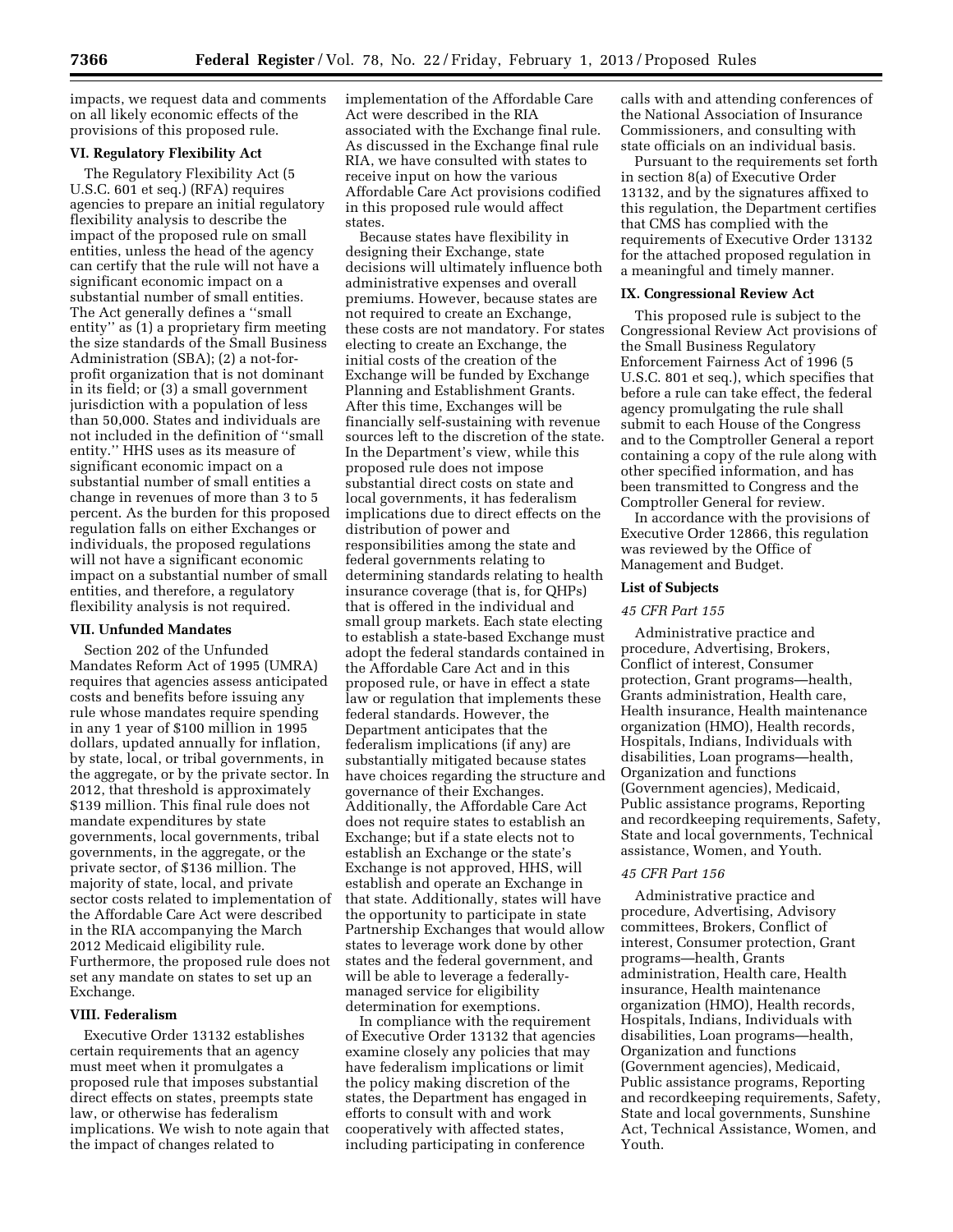For the reasons set forth in the preamble, the Department of Health and Human Services proposes to amend 45 CFR subtitle A, subchapter B, as set forth below:

# **PART 155—EXCHANGE ESTABLISHMENT STANDARDS AND OTHER RELATED STANDARDS UNDER THE AFFORDABLE CARE ACT**

■ 1. The authority citation for part 155 continues to read as follows:

**Authority:** Title I of the Affordable Care Act, sections 1301, 1302, 1303, 1304, 1311, 1312, 1313, 1321, 1322, 1331, 1334, 1402, 1411, 1412, 1413.

### **Subpart A—General Provisions**

■ 2. Amend § 155.20 by revising the introductory text to paragraph (1) for the definition of ''Applicant'' and revising the definition of ''Application filer'' to read as follows:

#### **§ 155.20 Definitions.**

 $*$ 

*Applicant* means:

(1) An individual who is seeking eligibility for him or herself through an application submitted to the Exchange, excluding those individuals seeking eligibility for an exemption from the shared responsibility payment for not maintaining minimum essential coverage pursuant to subpart G, or transmitted to the Exchange by an agency administering an insurance affordability program for at least one of the following:

\* \* \* \* \*

*Application filer* means an applicant, an adult who is in the applicant's household, as defined in 42 CFR 435.603(f), or family, as defined in section 36B(d)(1) of the Code, an authorized representative, or if the applicant is a minor or incapacitated, someone acting responsibly for an applicant, excluding those individuals seeking eligibility for an exemption pursuant to subpart G.

\* \* \* \* \*

### **Subpart C—General Functions of an Exchange**

■ 3. In § 155.200, revise paragraph (a) to read as follows:

#### **§ 155.200 Functions of an Exchange.**

(a) *General requirements.* The Exchange must perform the minimum functions described in this subpart and in subparts D, E, G, H, and K of this part. \* \* \* \* \*

■ 4. Add subpart G to read as follows:

#### **Subpart G—Exchange Functions in the Individual Market: Eligibility Determinations for Exemptions**

Sec.

- 155.600 Definitions and general requirements.
- 155.605 Eligibility standards for
	- exemptions.
- 155.610 Eligibility process for exemptions. 155.615 Verification process related to
- eligibility for exemptions. 155.620 Eligibility redeterminations for exemptions during a calendar year.
- 155.625 Options for conducting eligibility determinations for exemptions.
- 155.630 Reporting.
- 155.635 Right to appeal.

### **Subpart G—Exchange Functions in the Individual Market: Eligibility Determinations for Exemptions**

#### **§ 155.600 Definitions and general requirements.**

(a) *Definitions.* For purposes of this subpart, the following terms have the following meaning:

*Applicant* means an individual who is seeking an exemption for him or herself through an application submitted to the Exchange.

*Application filer* means an applicant, an individual who is liable for the shared responsibility payment in accordance with 26 CFR 1.5000A–1(c) for an applicant, an authorized representative, or if the applicant is a minor or incapacitated, someone acting responsibly for an applicant.

*Exemption* means an exemption from the shared responsibility payment.

*Health care sharing ministry* has the same meaning as it does in 26 CFR 1.5000A–3(b).

*Required contribution* has the same meaning as it does in 26 CFR 1.5000A– 3(e).

*Shared responsibility payment* has the same meaning as in 26 CFR 1.5000A–1 *et seq.* 

*Indian tribe* has the same meaning as it does in section 45A(c)(6) of the Code.

(b) *Attestation.* For the purposes of this subpart, any attestation that an applicant is to provide under this subpart may be made by the application filer on behalf of the applicant.

(c) *Reasonably compatible.* For purposes of this subpart, the Exchange must consider information through electronic data sources, other information provided by the applicant, or other information in the records of the Exchange to be reasonably compatible with an applicant's attestation if the difference or discrepancy does not impact the eligibility of the applicant for the exemption or exemptions for which he or she applied.

(d) *Accessibility.* Information, including notices, forms, and applications, must be provided to applicants in accordance with the standards specified in 45 CFR 155.205(c).

(e) *Notices.* Any notice required to be sent by the Exchange to an individual in accordance with this subpart must be provided in accordance with the standards specified in 45 CFR 155.230.

### **§ 155.605 Eligibility standards for exemptions.**

(a) *Eligibility for an exemption through the Exchange.* Except as specified in paragraph (g) of this section, the Exchange must determine an applicant eligible for and issue a certificate of exemption for any month if the Exchange determines that he or she meets the requirements for one or more of the categories of exemptions described in this section for at least one day of the month.

(b) *Duration of single exemption.*  Except as specified in paragraphs (c)(2), (f)(2), and (g) of this section, the Exchange may provide a certificate of exemption only for the calendar year in which an applicant submitted an application for such exemption.

(c) *Religious conscience.* (1) The Exchange must determine an applicant eligible for an exemption for any month if the applicant is a member of a recognized religious sect or division described in section 1402(g)(1) of the Code, and an adherent of established tenets or teachings of such sect or division for such month, in accordance with section 5000A(d)(2)(A) of the Code.

(2) *Duration of exemption for religious conscience.* (i) The Exchange must grant the certificate of exemption specified in this paragraph to an applicant who meets the standards provided in paragraph (c)(1) of this section for a month on a continuing basis, until the month after the month of the individual's 18th birthday, or until such time that an individual reports that he or she no longer meets the standards provided in paragraph (c)(1).

(ii) If the Exchange granted a certificate of exemption in this category to an applicant prior to him or her reaching the age of 18, the Exchange must send such an applicant a notice upon reaching the age of 18 informing the applicant that he or she must submit a new exemption application if seeking to maintain the certificate of exemption.

(3) The Exchange must provide an exemption in this category prospectively or retrospectively.

(d) *Membership in a health care sharing ministry.* (1) The Exchange must determine an applicant eligible for an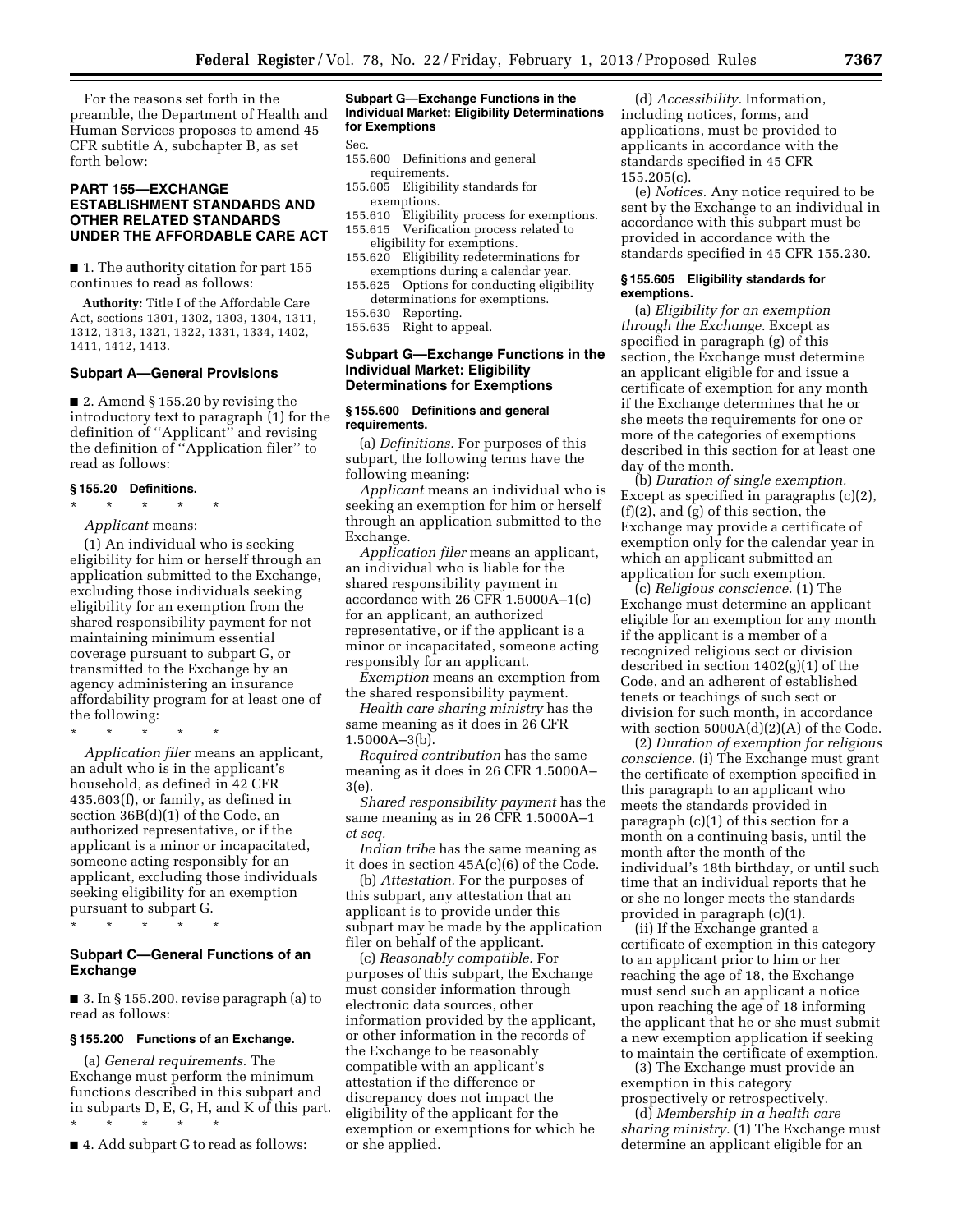exemption for a month if the applicant is a member of a health care sharing ministry for such month as defined in 26 CFR 1.5000A–3(b).

(2) The Exchange may only provide an exemption in this category retrospectively.

(e) *Incarceration.* (1) The Exchange must determine an applicant eligible for an exemption for a month if he or she meets the standards as defined in 26 CFR 1.5000A–3(d) for such month.

(2) The Exchange may only provide an exemption in this category retrospectively.

(f) *Membership in an Indian tribe.* (1) The Exchange must determine an applicant eligible for an exemption for any month if he or she is a member of an Indian tribe, as defined in section 45A(c)(6) of the Code, for such month, as defined in 26 CFR 1.5000A–3(g).

(2) *Duration of exemption for membership in an Indian tribe.* The Exchange must grant the exemption specified in this paragraph to an applicant who meets the standards specified in § 155.605(f)(1) for a month on a continuing basis, until such time that the applicant reports that he or she no longer meets the standards provided in § 155.605(f)(1).

(3) The Exchange must provide an exemption in this category prospectively or retrospectively.

(g) *Hardship.* The Exchange must determine an applicant eligible for an exemption—

(1) For a month or months during which—

(i) He or she experienced financial or domestic circumstances, including an unexpected natural or human-caused event, such that he or she has a significant, unexpected increase in essential expenses;

(ii) The expense of purchasing minimum essential coverage would have caused him or her to experience serious deprivation of food, shelter, clothing or other necessities; or

(iii) He or she has experienced other factors similar to those described in paragraphs (g)(1)(i) and (ii) of this section that prevented him or her from obtaining minimum essential coverage, as described in 26 CFR 1.5000A–2.

(2) For a calendar year if he or she, or another individual the applicant attests will be included in the applicant's family, as defined in 26 CFR 1.5000A– 1(d)(6), is unable to afford coverage for such calendar year in accordance with the standards specified in 26 CFR 1.5000A–3(e), calculated using projected annual household income, and provided that the applicant applies for this exemption prior to the last date on which he or she could enroll in a

QHP through the Exchange for the calendar year for which the exemption is requested;

(3) For a calendar year if he or she was not required to file an income tax return for such calendar year because his or her gross income was below the filing threshold, but who nevertheless filed to receive a tax benefit, claimed a dependent with a filing requirement, and as a result, had household income exceeding the applicable return filing threshold described in 26 CFR 1.5000A– 3(f)(2);

(4) For a calendar year if he or she has been determined ineligible for Medicaid for one or more months during the benefit year solely as a result of a State not implementing section 2001(a) of the Affordable Care Act; or

(5) For a calendar year if he or she, as well as one or more employed members of his or her family, as defined in 26 CFR 1.5000A $-1$ (d)(6), has been determined eligible for affordable selfonly employer-sponsored coverage pursuant to 26 CFR 1.5000A–3(e) through their respective employers for one or more months during the calendar year, but the aggregate cost of employersponsored coverage for all the employed members of the family exceeds 8 percent of household income for that month or those months.

### **§ 155.610 Eligibility process for exemptions.**

(a) *Application.* Except as specified in paragraphs (b) and (c) of this section, the Exchange must use an application established by HHS to collect information necessary for determining eligibility for and granting certificates of exemption as described in § 155.605 of this subpart.

(b) *Alternative application.* If the Exchange seeks to use an alternative application, such application, as approved by HHS, must request the minimum information necessary for the purposes identified in paragraph (a) of this section.

(c) *Exemptions through the eligibility process for coverage.* If an individual submits the application described in 45 CFR 155.405 of this chapter and then requests an exemption, the Exchange must use information collected for purposes of the eligibility determination for enrollment in a QHP and for insurance affordability programs in making the exemption eligibility determination and must not request duplicate information or conduct repeat verifications that adhere to the standards specified in this subpart.

(d) *Filing the exemption application.*  The Exchange must—

(1) Accept the application from an application filer; and

(2) Provide the tools to file an application.

(e) *Collection of Social Security Numbers.* (1) The Exchange must require an applicant who has a Social Security number to provide such number to the Exchange.

(2) The Exchange may not require an individual who is not seeking an exemption for himself or herself to provide a Social Security number, except as specified in paragraph (e)(3) of this section.

(3) The Exchange must require an application filer to provide the Social Security number of a tax filer who is not an applicant only if an applicant attests that the tax filer has a Social Security number and filed a tax return for the year for which tax data would be utilized for verification of household income and family size for an exemption under § 155.605(g)(2) that requires such verification.

(f) *Determination of eligibility; granting of certificates.* The Exchange must determine an applicant's eligibility for an exemption in accordance with the standards specified in § 155.605, and grant a certificate of exemption to any applicant determined eligible.

(g) *Timeliness standards.* (1) The Exchange must determine eligibility for exemption promptly and without undue delay.

(2) The Exchange must assess the timeliness of eligibility determinations made under this subpart based on the period from the date of application to the date the Exchange notifies the applicant of its decision.

(h) *Exemptions for previous tax years.*  Except for the exemptions described in 155.605(c) and (f) of this subpart, after December 31 of a given calendar year, the Exchange will not accept an application for an exemption for months for such calendar year, and must provide information to individuals regarding the process for claiming an exemption through the tax filing process.

(i) *Notification of eligibility determination for exemptions.* The Exchange must provide timely written notice to an applicant of any eligibility determination made in accordance with this subpart. In the case of a determination that an applicant is eligible for an exemption, this notification must include the exemption certificate number for the purposes of tax administration.

(j) *Retention of records for tax compliance.* (1) Consistent with the requirements of section 6001of the Code, an individual must retain the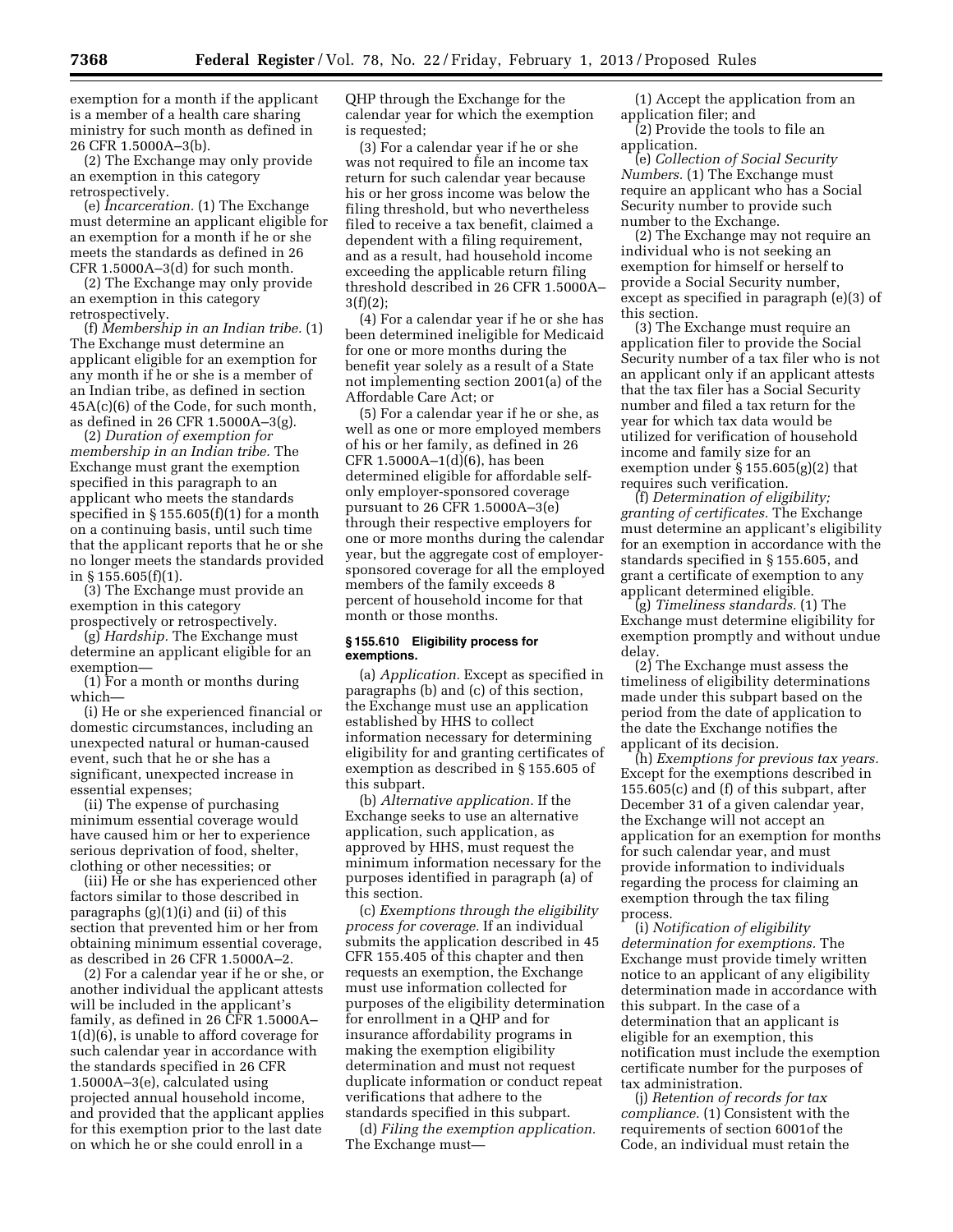records that demonstrate not only receipt of the certificate of exemption but also qualification for the underlying exemption.

(2) In the case of any factor of eligibility that is verified through use of the special circumstances exception described in § 155.615(h) of this subpart, the records that demonstrate qualification for the underlying exemption are the information submitted to the Exchange regarding the circumstances that warranted the use of the exception, as well as records of the Exchange decision to allow such exception.

## **§ 155.615 Verification process related to eligibility for exemptions.**

(a) *General rule.* Unless a request for modification is granted under paragraph (i) of this section, the Exchange must verify or obtain information as provided in this section in order to determine that an applicant is eligible for an exemption.

(b) *Verification related to exemption for religious conscience.* For any applicant who requests an exemption based on religious conscience, the Exchange must verify that he or she meets the standards specified in  $\S 155.605(c)$  of this subpart by-

(1) Except as specified in paragraph (b)(2) of this section, accepting a form that reflects that he or she is approved by the Internal Revenue Service under section 1402(g)(1) of the Code;

(2) Except as specified in paragraphs (b)(3) and (4) of this section, accepting his or her attestation, and verifying that the religious sect or division to which the applicant attests membership is recognized by the Social Security Administration as an approved religious sect or division under section 1402(g)(1) of the Code.

(3) If information provided by an applicant regarding his or her membership in a religious sect or division is not reasonably compatible with other information provided by the individual or in the records of the Exchange, the Exchange must follow the procedures specified in paragraph (g) of this section.

(4) If an applicant attests to membership in a religious sect or division that is not recognized by the Social Security Administration as an approved religious sect or division under section 1402(g)(1) of the Code, the Exchange must determine the applicant ineligible for this exemption.

(c) *Verification related to exemption for membership in a health care sharing ministry.* For any applicant who requests an exemption based on membership in a health care sharing

ministry, the Exchange must verify that the applicant meets the standards specified in § 155.605(d) of this subpart by—

(1) Except as provided in paragraphs (c)(2) and (3) of this section, accepting his or her attestation; and verifying that the health care sharing ministry to which the applicant attests membership is known to the Exchange based on data provided by HHS as a health care sharing ministry.

(2) If information provided by an applicant regarding his or her membership in a health care sharing ministry is not reasonably compatible with other information provided by the individual or in the records of the Exchange, the Exchange must follow the procedures specified in paragraph (g) of this section.

(3) If an applicant attests to membership in a health care sharing ministry that is not known to the Exchange as a health care sharing ministry, the Exchange must notify HHS and not determine the applicant eligible or ineligible until such time as HHS notifies the Exchange regarding the attested health care sharing ministry's status with respect to the standards specified in 26 CFR 1.5000A–3(b).

(d) *Verification related to exemption for incarceration.* (1) For any applicant who provides information attesting that he or she was incarcerated for a given month in accordance with the standards specified in § 155.605(e) of this subpart, the Exchange must verify his or her attestation through the same process as described in 45 CFR 155.315(e) of this part.

(2) To the extent that the Exchange is unable to verify an applicant's attestation that he or she was incarcerated for a given month in accordance with the standards specified in § 155.605(e) through the process described in 45 CFR 155.315(e) of this part, the Exchange must follow the procedures specified in paragraph (g) of this section.

(e) *Verification related to exemption for members of Indian tribes.* (1) For any applicant who provides information attesting that he or she is a member of an Indian tribe, the Exchange must use the process outlined in 45 CFR 155.350(c) of this part to verify that the applicant is a member of an Indian tribe.

(2) To the extent that the Exchange is unable to verify an applicant's status as a member of an Indian tribe through the process described in 45 CFR 155.350(c) of this part, the Exchange must follow the procedures specified in paragraph (g) of this section.

(f) *Verification related to exemption for hardship*—(1) *In general.* For any

applicant who requests an exemption based on hardship, the Exchange must verify whether he or she has experienced the hardship to which he or she is attesting.

(2) *Cannot afford coverage.* For any applicant who requests an exemption based on the hardship described in  $\S 155.605(g)(2)$  of this subpart, the Exchange must verify the unavailability of affordable coverage through the procedures used to determine eligibility for advance payments of the premium tax credit, as specified in subpart D of this part, and the procedures used to verify eligibility for qualifying coverage in an eligible employer-sponsored plan, as specified in 45 CFR 155.320(e) of this part.

(3) To the extent that the Exchange is unable to verify any of the information needed to determine an applicant's eligibility for an exemption based on hardship, the Exchange must follow the procedures specified in paragraph (g) of this section.

(g) *Inability to verify necessary information.* Except as otherwise specified in this subpart, for an applicant for whom the Exchange cannot verify information required to determine eligibility for an exemption, including but not limited to when electronic data is required in accordance with this subpart but data for individuals relevant to the eligibility determination for an exemption are not included in such data sources or when electronic data is required but it is not reasonably expected that data sources will be available within 2 days of the initial request to the data source, the Exchange—

(1) Must make a reasonable effort to identify and address the causes of such inconsistency, including typographical or other clerical errors, by contacting the application filer to confirm the accuracy of the information submitted by the application filer;

(2) If unable to resolve the inconsistency through the process described in paragraph (g)(1) of this section, must—

(i) Provide notice to the applicant regarding the inconsistency; and

(ii) Provide the applicant with a period of 30 days from the date on which the notice described in paragraph  $(g)(2)(i)$  of this section is sent to the applicant to either present satisfactory documentary evidence via the channels available for the submission of an application, as described in 45 CFR 155.610(d) of this subpart, except for by telephone, or otherwise to resolve the inconsistency.

(3) May extend the period described in paragraph (g)(2)(ii) of this section for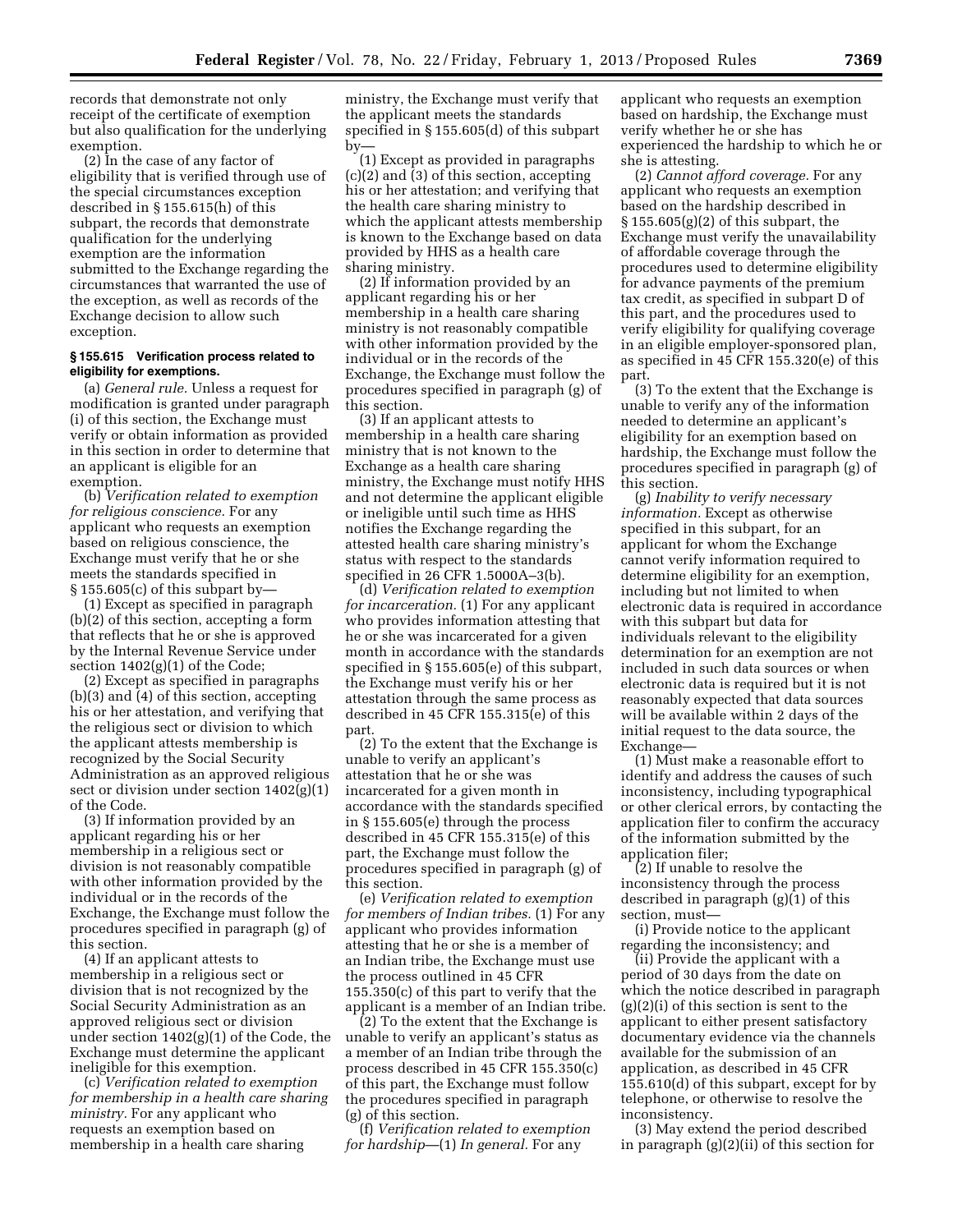an applicant if the applicant demonstrates that a good faith effort has been made to obtain the required documentation during the period.

(4) During the period described in paragraph  $(g)(1)$  and  $(g)(2)(ii)$  of this section, must not grant a certificate of exemption based on the information subject to this paragraph.

(5) If, after the period described in paragraph  $(g)(2)(ii)$  of this section, the Exchange remains unable to verify the attestation, the Exchange must determine the applicant's eligibility for an exemption based on any information available from the data sources used in accordance with this subpart, if applicable, unless such applicant qualifies for the exception provided under paragraph (h) of this section, and notify the applicant of such determination in accordance with the notice requirements specified in § 155.610(i) of this subpart, including notice that the Exchange is unable to verify the attestation; and

(h) *Exception for special circumstances.* For an applicant who does not have documentation with which to resolve the inconsistency through the process described in paragraph (g)(2) of this section because such documentation does not exist or is not reasonably available and for whom the Exchange is unable to otherwise resolve the inconsistency, the Exchange must provide an exception, on a caseby-case basis, to accept an applicant's attestation as to the information which cannot otherwise be verified along with an explanation of circumstances as to why the applicant does not have documentation.

(i) *Flexibility in information collection and verification.* HHS may approve an Exchange Blueprint in accordance with 45 CFR 155.105(d) of this part or a significant change to the Exchange Blueprint in accordance with 45 CFR 155.105(e) of this part modify the methods to be used for collection of information and verification as set forth in this subpart, as well as the specific information required to be collected, provided that HHS finds that such modification would reduce the administrative costs and burdens on individuals while maintaining accuracy and minimizing delay, and that applicable requirements under 45 CFR 155.260, 155.270 of this part, and paragraph (j) of this section, and section 6103 of the Code with respect to the confidentiality, disclosure, maintenance, or use of such information will be met.

(j) *Applicant information.* The Exchange must not require an applicant to provide information beyond the

minimum necessary to support the eligibility process for exemptions as described in this subpart.

#### **§ 155.620 Eligibility redeterminations for exemptions during a calendar year.**

(a) *General requirement.* The Exchange must redetermine the eligibility of an individual with an exemption if it receives and verifies new information reported by such an individual.

(b) *Requirement for individuals to report changes.* (1) Except as specified in paragraph (b)(2) of this section, the Exchange must require an individual who has a certificate of exemption from the Exchange to report any change with respect to the eligibility standards for the exemption as specified in § 155.605 of this subpart within 30 days of such change.

(2) The Exchange must allow an individual with a certificate of exemption to report changes via the channels available for the submission of an application, as described in § 155.610(d) of this subpart.

(c) *Verification of reported changes.*  The Exchange must—

(1) Verify any information reported by an individual with a certificate of exemption in accordance with the processes specified in § 155.615 of this subpart prior to using such information in an eligibility redetermination.

(2) Notify an individual in accordance with § 155.610(i) of this subpart after redetermining his or her eligibility based on a reported change.

(3) Provide periodic electronic notifications regarding the requirements for reporting changes and an individual's opportunity to report any changes, to an individual who has a certificate of exemption who has elected to receive electronic notifications, unless he or she has declined to receive such notifications.

### **§ 155.625 Options for conducting eligibility determinations for exemptions.**

(a) *Options for conducting eligibility determinations.* The Exchange may satisfy the requirements of this subpart—

(1) Directly or through contracting arrangements in accordance with 45 CFR 155.110(a) of this part; or

(2) Through the approach described in paragraph (b) of this section, subject to the standards in paragraph (c) of this section.

(b) *Use of HHS service.*  Notwithstanding the requirements of this subpart, the Exchange may adopt an exemption eligibility determination made by HHS, provided that—

(1) The Exchange accepts the application, as specified in § 155.610(c) of this subpart, and issues the eligibility notice, as specified in § 155.610(i) of this subpart;

(2) Verifications and other activities required in connection with eligibility determinations for exemptions are performed by the Exchange in accordance with the standards identified in this subpart or by HHS in accordance with the agreement described in paragraph (b)(5) of this section;

(3) The Exchange transmits to HHS promptly and without undue delay and via secure electronic interface, all information provided as a part of the application or update that initiated the eligibility determination, and any information obtained or verified by the Exchange;

(4) The Exchange adheres to the eligibility determination made by HHS; and

(5) The Exchange and HHS enter into an agreement specifying their respective responsibilities in connection with eligibility determinations for exemptions.

(c) *Standards.* To the extent that eligibility determinations for exemptions are made in accordance with paragraph (b) of this section, the Exchange must ensure that –

(1) Such arrangement does not increase administrative costs and burdens on individuals, or increase delay; and

(2) Applicable requirements under 45 CFR 155.260, 155.270, and 155.315(i) of this part, and section 6103 of the Code with respect to the confidentiality, disclosure, maintenance or use of information are met.

# **§ 155.630 Reporting.**

*Requirement to provide information related to tax administration.* If the Exchange grants an individual a certificate of exemption in accordance with § 155.610(i) of this subpart, the Exchange must transmit to the IRS at such time and in such manner as the IRS may specify –

(a) The individual's name, Social Security number, and exemption certificate number;

(b) Any other information required in guidance published by the Commissioner of the IRS in accordance with 26 CFR 601.601(d)(2).

### **§ 155.635 Right to appeal.**

*Individual appeals.* The Exchange must include the notice of the right to appeal and instructions regarding how to file an appeal in any notification issued in accordance with § 155.610(i) and § 155.625(b)(1) of this subpart.